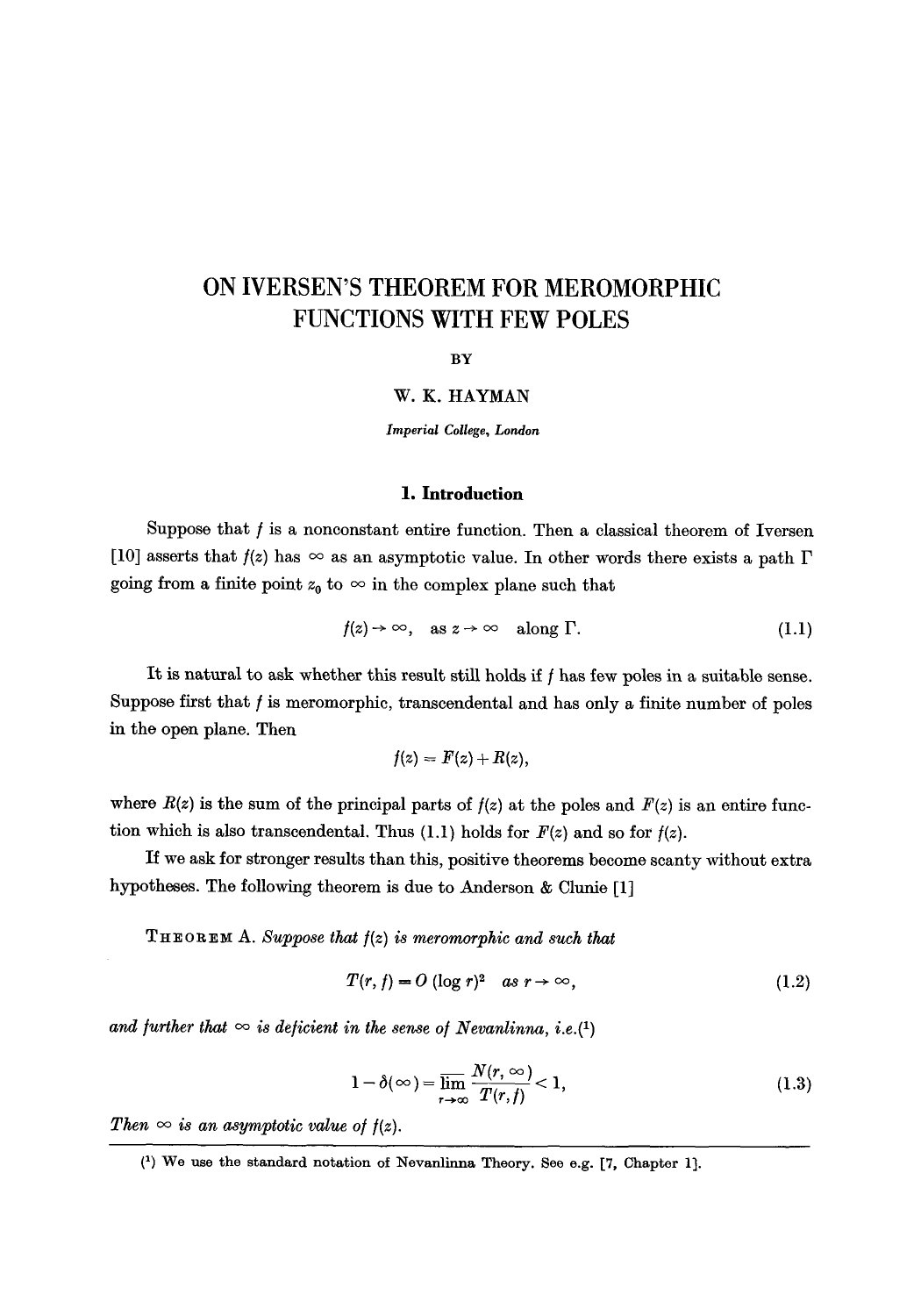More strongly Anderson & Clunie proved that under the hypotheses of Theorem A  $(1.1)$  holds for almost all rays  $\Gamma$  through the origin.

It is natural to ask whether the condition (1.2) can be weakened. Ter-Israelyan [14] has given examples to show that the conclusion of Theorem A is false in general if we assume merely that  $f(z)$  has order zero, instead of (1.2). Gol'dberg & Ostrovskii [5, p. 245] give examples of functions of  $f(z)$ , such that

$$
N(r, \infty) = O(r^k) \tag{1.4}
$$

and

$$
\lim_{r \to \infty} \frac{T(r, f)}{r^{\lambda}} > 0,
$$
\n(1.5)

where  $\frac{1}{2} < k < \lambda$ , and such that  $\infty$  is not asymptotic.

#### **2. Statement of results**

In this paper we prove the following two theorems.

THEOREM 1. *Given any function*  $\psi(r)$ *, such that* 

$$
\psi(r) \to \infty, \quad as \; r \to \infty,\tag{2.1}
$$

*there exists*  $f(z)$  *meromorphic and not constant in the plane, such that* 

$$
T(r, f) < \psi(r) \left(\log r\right)^2,\tag{2.2}
$$

*/or all su//iciently large r and* 

$$
\delta(\infty, f) = 1,\tag{2.3}
$$

*but such that*  $\infty$  *is not an asymptotic value of*  $f(z)$ *.* 

Thus  $\infty$  is deficient, even with deficiency one and  $f(z)$  only just exceeds the growth prescribed by (1.2), but the conclusion of Theorem A fails. Theorem 1 sharpens the examples of Ter-Israelyan [14] and shows that Theorem A is essentially best possible.

It turns out that the behaviour of the functions of Theorem 1 is essentially associated with irregular growth. We can show that functions satisfying  $(1.4)$  and  $(1.5)$  where  $k \le \inf (\lambda, \frac{1}{2})$  do indeed have  $\infty$  as an asymptotic value. More precisely we prove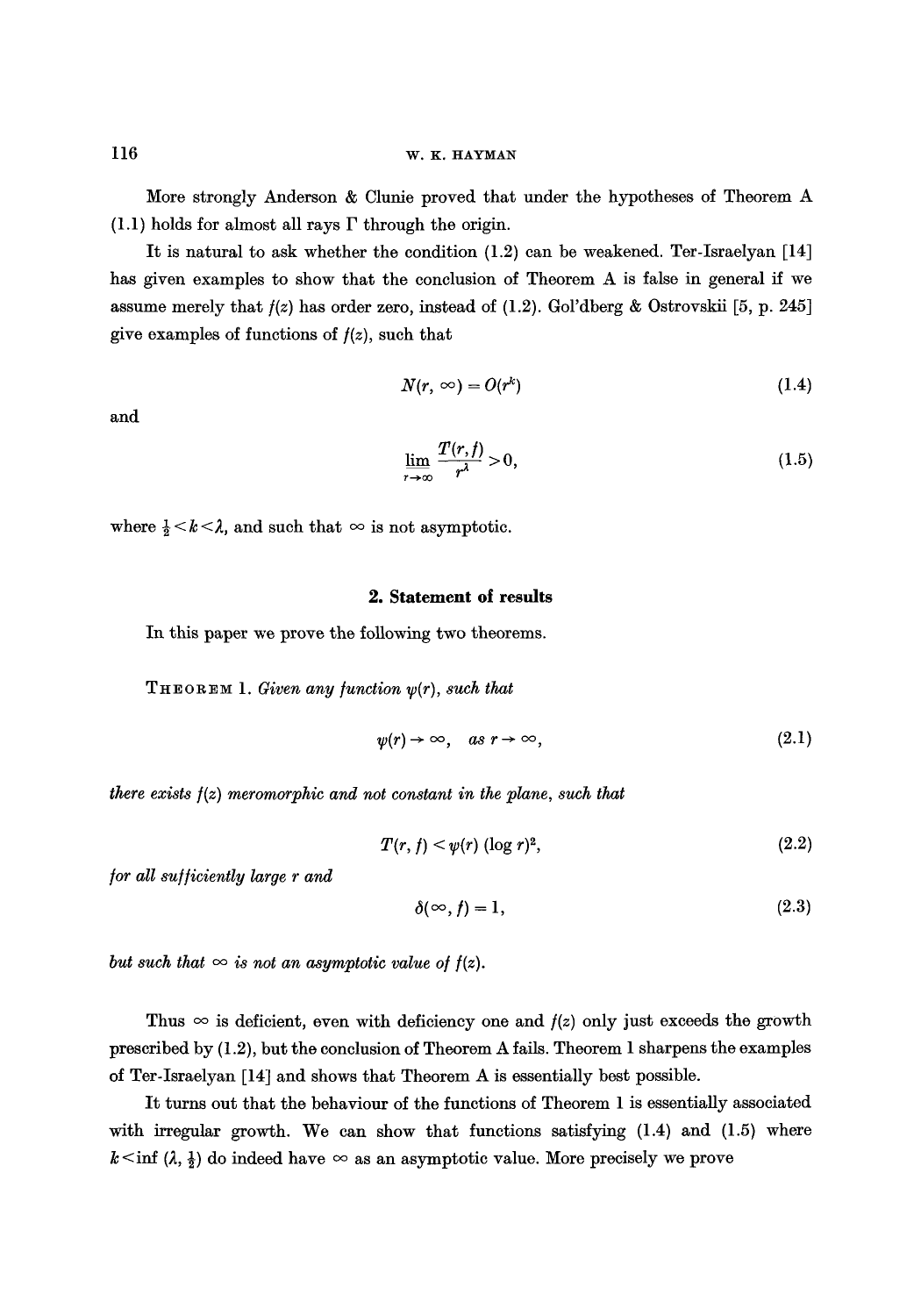$T_H$ **EOREM** 2. *Suppose that*  $f(z)$  *is meromorphic and not constant in the plane and that /or some a in the closed plane* 

$$
\lim_{r \to \infty} \left\{ T(r, f) - \frac{1}{2} r^{1/2} \int_r^{\infty} \frac{N(t, a) dt}{t^{3/2}} \right\} = + \infty.
$$
 (2.4)

*Then a is an asymptotic value of*  $f(z)$ *.* 

COROLLARY 1. *Suppose that for some*  $K < \infty$ *, we have* 

$$
\overline{\lim}_{r\to\infty}\frac{r^{1/2}}{2T(r,f)}\int_r^{\infty}\frac{T(t,f)dt}{t^{3/2}}=K<\infty.
$$
\n(2.5)

*Then if*  $\delta(a, f) > 1 - K^{-1}$ , *a is an asymptotic value of f.* 

COROLLAaV 2. *I/* 

$$
\lim_{r\to\infty}\frac{T(2r,f)}{T(r,f)}=1,
$$

*then any deficient value of f is asymptotic. In particular the conclusion holds under the hypothesis* (1.2).

We shall see that under the hypothesis  $(1.2)$  a significantly weaker condition than deficiency suffices to make a asymptotic.

COROLLARY 3. If f has very regular<sup>(1)</sup> growth of order  $\lambda$ , where  $0 \leq \lambda \leq \frac{1}{2}$ , and  $\delta(a, f) = 1$ , *then a is asymptotic. If f has perfectly regular(1) growth the conclusion holds for*  $\delta(a, f) > 2\lambda$ *.* 

COROLLARY 4. *If for some*  $\lambda$ *, such that*  $0 < \lambda < \frac{1}{2}$ , *we have* 

$$
0\leqslant \mathop{\overline{\lim}}_{r\to\infty}\frac{N(r,a)}{r^\lambda}\leqslant (1-2\lambda)\mathop{\overline{\lim}}_{r\to\infty}\frac{T(r,f)}{r^\lambda}\leqslant\infty\,,
$$

*then a is asymptotic.* 

The corollaries are all almost immediate deductions of the main theorem. Collingwood [4] and Novanlinna [12, p. 259] conjectured that deficient values might be asymptotic. The first counterexample was given by H. Laurent-Schwarz [11]. However, Theorem 1, Corollary 2, shows that the result is true for functions of order zero and smooth growth. This result also contains Theorem A as a special case, except that the asymptotic path  $\Gamma$ need no longer be a ray in this case. An example of this will be given in Theorem 7. Corollary 4 gives a positive answer to problem (2.8) of [8]. The question was asked whether (1.4) and (1.5) imply that  $\infty$  is asymptotic if  $k < \frac{1}{2}$ , and Corollary 4 shows that this is so.

<sup>(1)</sup> These concepts are due to Valiron [15].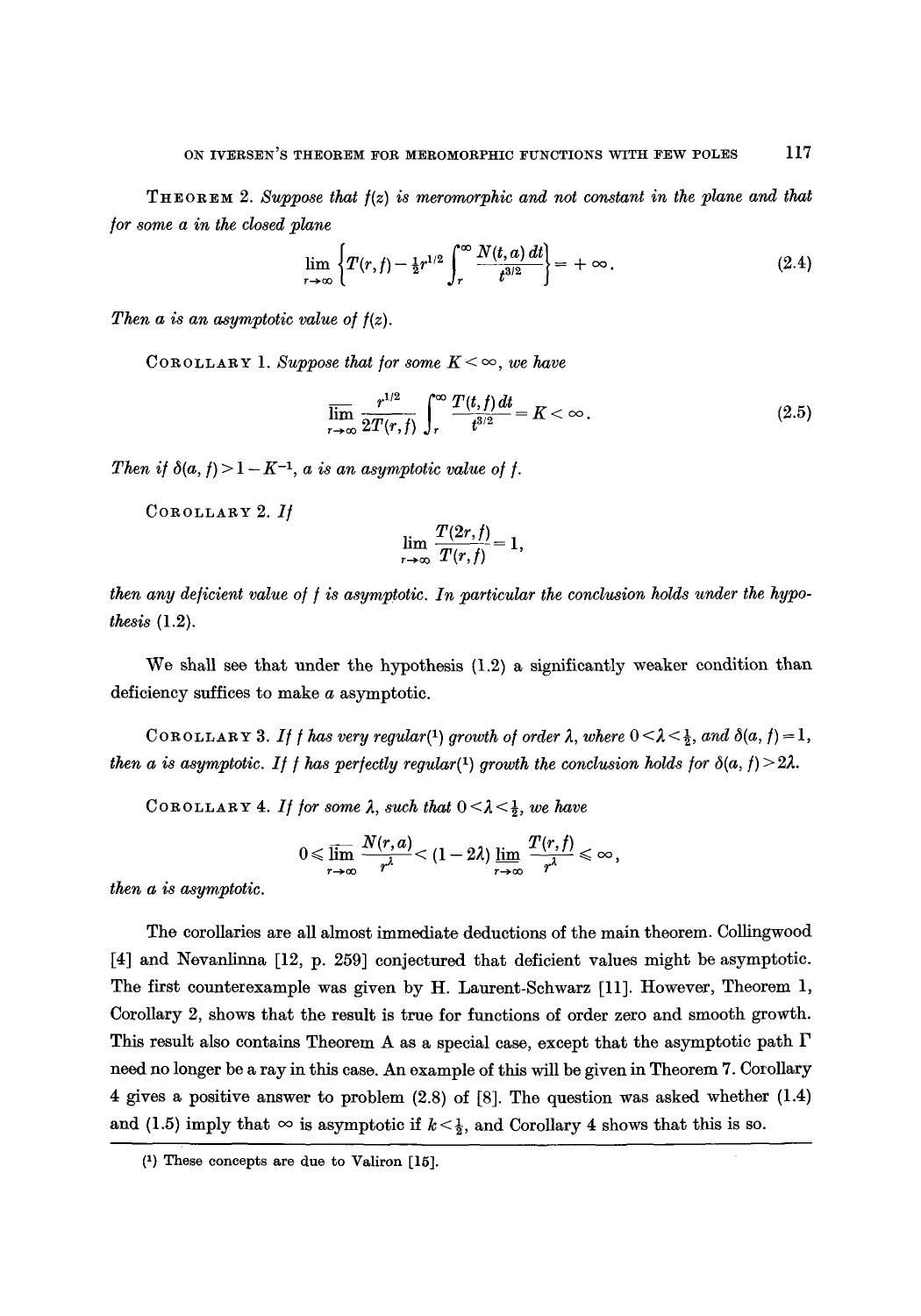#### **3. Some examples**

In order to prove Theorem 1, we shall construct meromorphie functions as products. In order to discuss the factors we need the following simple

LEMMA 1. If  $k$  is an integer,  $k > 20$  and

$$
P_k(z) = \frac{1 + \{2(z+1)/3\}^k}{\{1 + (2/3)^k\} (z+1)},
$$

*then* 

(i)  $P_k(0) = 1$ , (ii)  $N(r, \infty, P_k) \leq \frac{20}{r} N(r, 0, P_k)$ ,  $0 < r <$ (iii)  $|P_k(z)| < \frac{9}{10}$ , for  $|z+1| = \frac{5}{4}$ .

The first result is obvious. Next we note that  $P_k(z)$  has simple zeros where

$$
\frac{2(z+1)}{3}=e^{(2\nu+1)\pi i/k}, \quad \nu=0, \ \mp 1, \ \mp 2, \ldots
$$

We write  $\theta_{\nu} = (2\nu + 1)\pi/k$ , so that the zeros occur at

$$
z_{\nu} = \frac{3}{2}e^{i\theta_{\nu}} - 1.
$$

We note that

$$
|z_{\nu}| = |\tfrac{1}{2} + \tfrac{3}{2}(e^{i\theta_{\nu}} - 1)| \leq \tfrac{1}{2} + \tfrac{3}{2}|\theta_{\nu}| < 1
$$

**if**  $|\theta_{\nu}| < \frac{1}{3}$ , i.e. if  $|2\nu+1| < k/(3\pi)$ . The interval  $|x| < k/(3\pi)$  contains at least  $k/(3\pi)-1$ distinct odd integers  $2\nu+1$ , i.e. at least  $k/20$ , for  $k\geq 20$ . Thus  $n(r, 0)\geq k/20$  for  $r\geq 1$ . Since  $n(r, \infty) = 0$  for  $r < 1$ ,  $n(r, \infty) = 1$  for  $r \ge 1$ , we deduce that for  $P_k(z)$ 

$$
n(t,\infty)\leqslant \frac{20}{k}\,n(t,0),\quad 0
$$

On dividing by t and integrating from  $t = 0$  to r, we deduce (ii).

It remains to prove (iii). We note that for  $|z+1| = \frac{5}{4}$ , we have, since  $k \le 20$ ,

$$
\big|P_k(z)\big|\!\leqslant\!\frac{1+(\frac{2}{3}\cdot\frac{5}{4})^k}{\big\{1+(\frac{2}{3})^k\big\}\left(\frac{5}{4}\right)}\!<\!\tfrac{4}{5}\!\big\{1+(\frac{5}{6})^{20}\big\}<\tfrac{4}{5}(1+\tfrac{1}{8})\!=\!\tfrac{9}{10}.
$$

This proves (iii) and completes the proof of Lemma 1.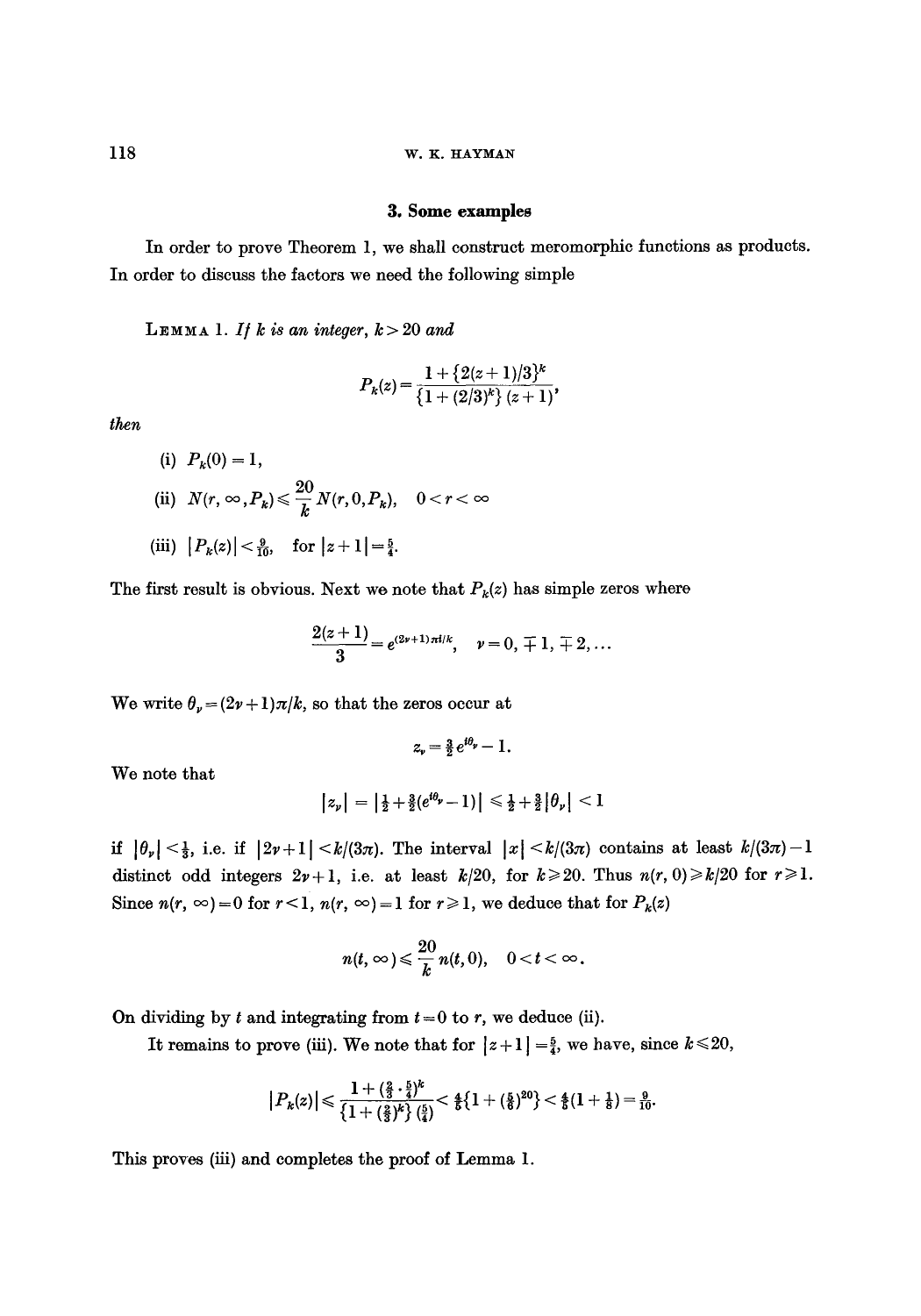We now choose sequences of positive numbers  $r<sub>v</sub>$  and of positive integers  $k<sub>v</sub>$ , and  $q<sub>v</sub>$ , and set

$$
P(z) = \prod_{\nu=1}^{\infty} P_{k_{\nu}} \left(\frac{z}{r_{\nu}}\right)^{q_{\nu}}.
$$
 (3.1)

We shall see that if the above sequences are suitably defined the product  $P(z)$  converges to a meromorphic function for which  $\infty$  is a deficient but not an asymptotic value. We divide the proof into a number of steps.

## **3.1 Subsidiary results**

Let  $r_v$  be positive numbers and  $q_v$ ,  $k_v$  positive integers, for  $v \ge 1$ , which satisfy the following conditions

$$
q_1 = r_1 = 1,\t\t(3.2)
$$

and for  $v \ge 1$ 

$$
\frac{r_{\nu+1}}{r_{\nu}} \geqslant 10^7,\tag{3.3}
$$

$$
20 < k_r < \frac{1}{20\,000} \, \frac{r_{\nu+1}}{r_{\nu}} \Bigg/ \left( \log \frac{r_{\nu+1}}{r_{\nu}} \right). \tag{3.4}
$$

$$
100k_r \log \left(\frac{r_{\nu+1}}{r_{\nu}}\right) < \frac{q_{\nu+1}}{q_{\nu}} < 200k_r \log \left(\frac{r_{\nu+1}}{r_{\nu}}\right). \tag{3.5}
$$

In view of (3.3) the last term in (3.4) is greater than 30. We assume that  $q_{\nu}$ ,  $r_{\nu}$  and  $k_{\nu-1}$ have already been chosen. Then if  $r_{v+1}$  is chosen to satisfy (3.3) a choice of  $k_v$  is possible to satisfy (3.4), and then a choice of  $q_{\nu+1}$  is clearly possible to satisfy (3.5). Thus  $q_{\nu}$ ,  $r_{\nu}$  and  $k_{\nu}$ can be chosen inductively to satisfy the above conditions. We shall show that in this case the product  $P(z)$  has the required properties.

Before proceeding we need some inequalities.

**LEMMA** 2. If  $k_v$ ,  $q_v$ ,  $r_v$  satisfy the above conditions then we have

$$
\sum_{\nu>\mu}\frac{q_{\nu}r_{\mu}}{r_{\nu}}<\frac{100}{99}\frac{q_{\mu+1}r_{\mu}}{r_{\mu+1}}<\frac{q_{\mu}}{99},\tag{3.6}
$$

and

$$
\sum_{\nu < \mu} k_{\nu} q_{\nu} \log \left( \frac{r_{\mu}}{r_{\nu}} \right) < \frac{q_{\mu}}{99}.
$$
\n(3.7)

In fact we deduce from (3.5) and (3.4) that

$$
\frac{q_{\nu+1}}{q_{\nu}} < \frac{1}{100} \frac{r_{\nu+1}}{r_{\nu}}, \quad \text{i.e.} \quad \frac{q_{\nu+1}}{r_{\nu+1}} < \frac{1}{100} \frac{q_{\nu}}{r_{\nu}}.
$$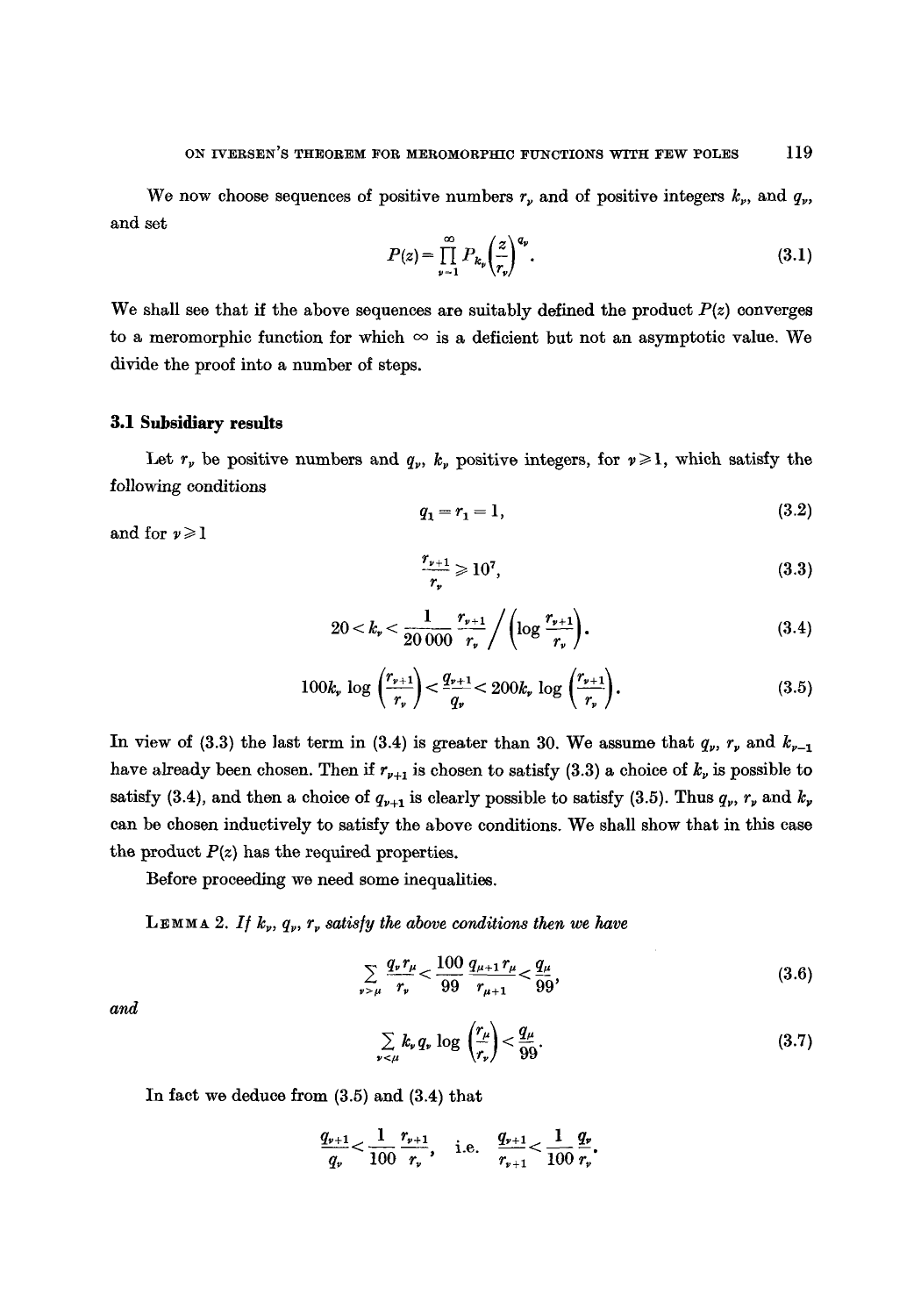Thus

$$
\sum_{\nu=\mu+1}^{\infty}\frac{q_{\nu}}{r_{\nu}}<\frac{q_{\mu+1}}{r_{\mu+1}}\sum_{\nu=\mu+1}^{\infty}(100)^{\mu-\nu+1}=\frac{100}{99}\frac{q_{\mu+1}}{r_{\mu+1}}<\frac{1}{99}\frac{q_{\mu}}{r_{\mu}},
$$

and this proves (3.6).

To prove (3.7) we write

$$
\delta_{\nu} = \log \left( \frac{r_{\nu+1}}{r_{\nu}} \right).
$$

Then (3.5) shows that

$$
k_{\nu} q_{\nu} \delta_{\nu} < \frac{1}{100} q_{\nu+1}.
$$

Thus for  $\nu < \mu$  we have

$$
\frac{q_{\nu}k_{\nu}}{q_{\mu}} < (100)^{\nu-\mu}\frac{1}{(\delta_{\nu}\delta_{\nu+1}\dots\delta_{\mu-1})(k_{\nu+1}\dots k_{\mu-1})}.
$$

Also  $\delta_{\nu} > 2$ , in view of (3.3). Thus if

$$
\delta = \max_{\nu \leqslant s \leqslant \mu-1} \delta_s,
$$

we have

$$
\delta_{\nu}\delta_{\nu+1}\dots\delta_{\mu-1}\geq 2^{\mu-\nu-1}\delta\geqslant (\mu-\nu)\delta\geqslant \sum_{s=\nu}^{\mu-1}\delta_s=\log\ (r_{\mu}|r_{\nu}).
$$

Since the  $k_{\nu+1}$  are all greater than one we deduce that

$$
\frac{q_{\nu}k_{\nu}}{q_{\mu}} < \frac{\left(100\right)^{\nu-\mu}}{\log(r_{\mu}/r_{\nu})}.
$$

Thus

$$
\sum_{\nu \leq \mu} q_{\nu} k_{\nu} \log (r_{\mu}/r_{\nu}) < \sum_{\nu=1}^{\mu-1} (100)^{\nu-\mu} q_{\mu} < \frac{q_{\mu}}{99}.
$$

This proves (3.7) and completes the proof of Lemma 2. We next need some more inequalities for  $P_k(z)$ 

LEMMA 3. We have

$$
|\log P_k(z)| < 2|z|, \quad \text{if } |z| \leq \frac{1}{6} \tag{3.8}
$$

*and* 

$$
\left(\frac{|z|}{2}\right)^{k-1} < |P_k(z)| < |z|^{k-1}, \quad \text{if } |z| \ge 6. \tag{3.9}
$$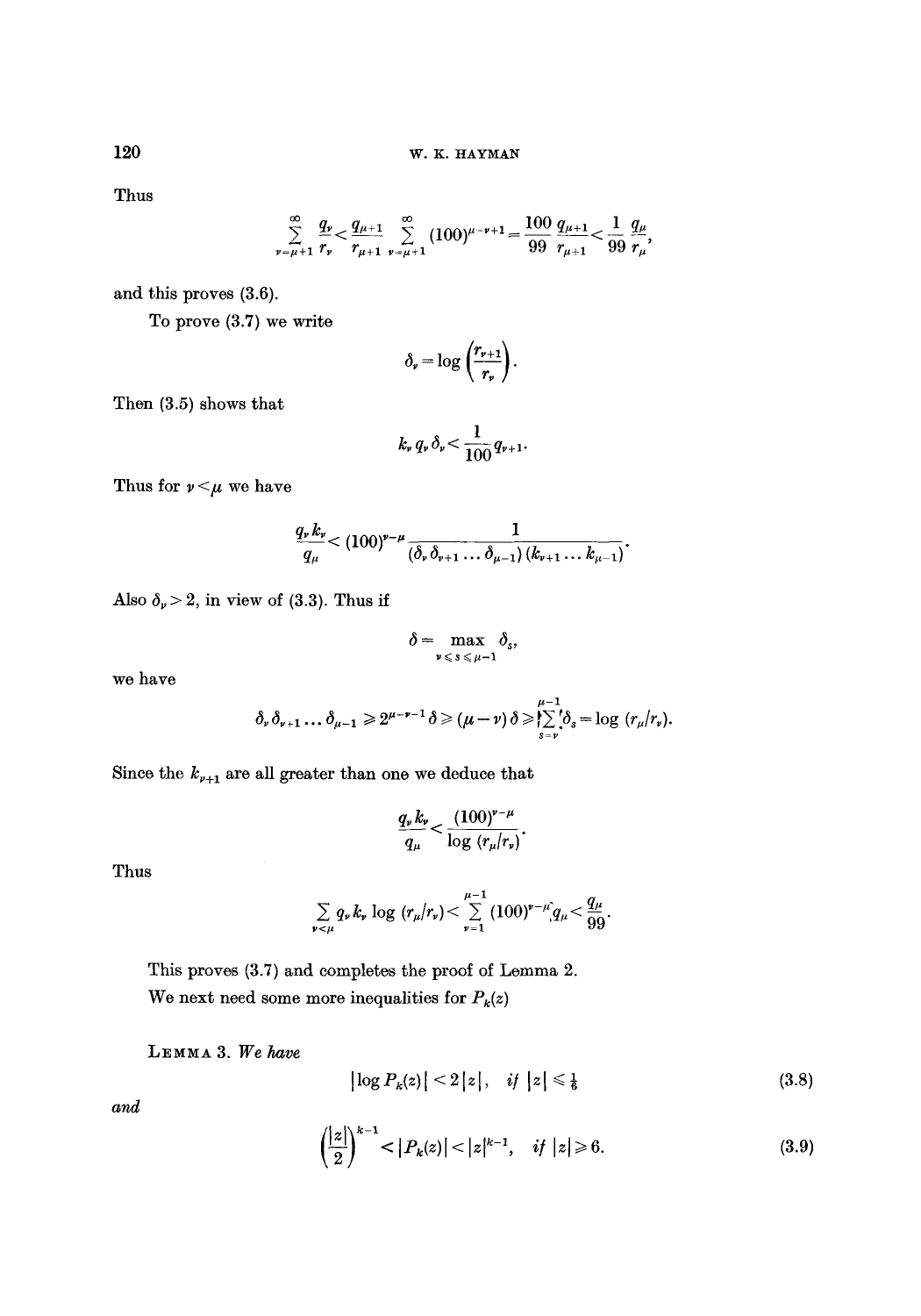To prove the first inequality we write

$$
P_k(z) = \frac{1 + (\frac{2}{3})^k + (\frac{2}{3})^k \{(z+1)^k - 1\}}{\{1 + (\frac{2}{3})^k\}(z+1)},
$$

so that

$$
P_k(z)-1=\frac{\left(\frac{2}{3}\right)^k\left\{(z+1)^k-1\right\}-(1+\left(\frac{2}{3}\right)^k)z}{(1+\left(\frac{2}{3}\right)^k)(z+1)}=\frac{1}{(z+1)}\left\{\frac{2^k}{3^k+2^k}\left\{(z+1)^k-1\right\}-z\right\}.
$$

Suppose now that  $|z| = \frac{1}{6}$ . Then

$$
\big|P_k(z)-1\big|\!\leqslant\!\tfrac{6}{5}\big\{(\tfrac{2}{3})^k\,((\tfrac{7}{6})^k+1)+\tfrac{1}{6}\big\}\!<\!\frac{6}{5}\,\frac{2^{k+1}}{3^k}\frac{7^k}{6^k}\!+\tfrac{1}{5}\!=\!\tfrac{12}{5}\cdot(\tfrac{7}{9})^k\!+\tfrac{1}{5}\!<\!\tfrac{1}{4},
$$

since  $k \ge 20$ . Thus

$$
\big|\log P_k(z)\big| = \big|\log \big\{1+(P_k(z)-1)\big\}\big| < \sum_{\nu=1}^\infty \big|P_k(z)-1\big|^\nu < \sum_{\nu=1}^\infty 4^{-\nu} = \frac{1}{3}.
$$

Hence in view of Schwarz's Lemma we deduce (3.8).

Next if  $|z| \ge 6$ , we have

$$
\frac{5\left|z\right|}{6}\leqslant\left|z+1\right|\leqslant\frac{7\left|z\right|}{6}.
$$

Thus

 $\hat{\mathcal{A}}$ 

$$
\big|P_k(z)\big|\!<\!\frac{2}{\big|z+1\big|}\!\left(\!\frac{2\big|z+1\big|}{3}\!\right)^{\!k} \!=\!\frac{2^{k+1}}{3^k}\big|z+1\big|^{k-1}\!\leqslant \frac{2^{k+1}\,7^{k-1}}{3^k\,6^{k-1}}\big|z\big|^{k-1} \!=\! \tfrac{4}{3}\cdot\tbinom{7}{6}^{k-1}\big|z\big|^{k-1}\!<\!|z|^{k-1}.
$$

This proves the right hand inequality in (3.9). Similarly

$$
|P_k(z)| > \frac{1}{2(1+(\frac{2}{3})^k)}(\frac{2}{3})^k |z+1|^{k-1}
$$
  

$$
> \frac{1}{4}(\frac{2}{3})^{k-1}(\frac{5|z|}{6})^{k-1} = \frac{1}{4}(\frac{5|z|}{9})^{k-1}
$$
  

$$
= \frac{1}{4} \cdot (\frac{10}{9})^{k-1}(\frac{|z|}{2})^{k-1} > (\frac{|z|}{2})^{k-1},
$$

since  $k>20$ . This completes the proof of (3.9) and of Lemma 3.

## **3.2 Properties of** *P(z)*

We are now able to prove that  $P(z)$  satisfies the desired conditions. Because of its generality we state our result as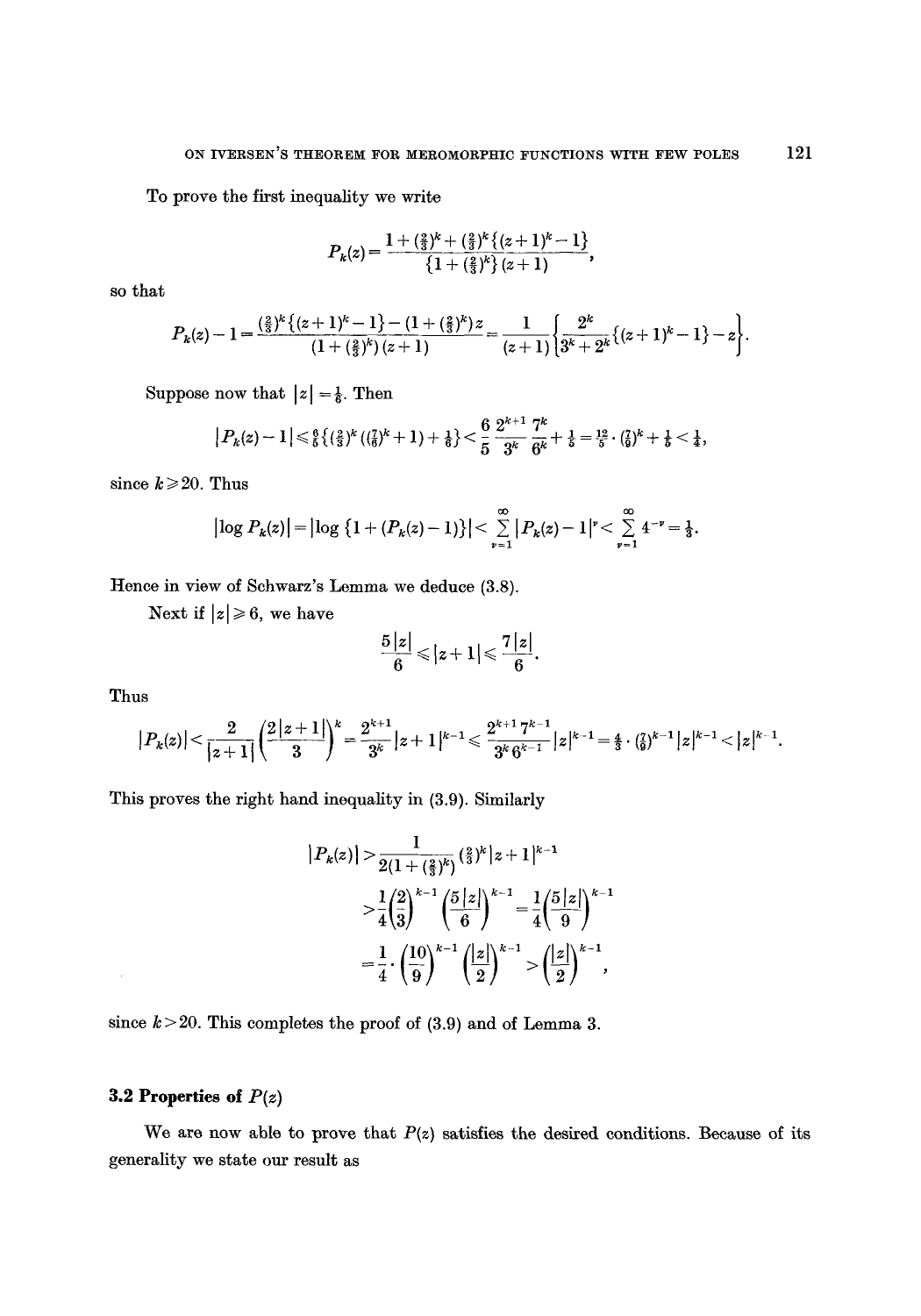**THEOREM 3.** Suppose that  $k_p$ ,  $q_p$ ,  $r_p$  satisfy (3.2) to (3.5) for  $v \ge 1$ . Then the product *P(z), given by* (3.1), *converges locally uni/ormly in the plane to a meromorphic /unction with the following properties for*  $\mu \ge 1$ *.* 

$$
\log |P(z)| < -\frac{q_{\mu}}{30}, \quad \text{if } |z + r_{\mu}| = \frac{5r_{\mu}}{4}.\tag{3.10}
$$

$$
\log |P(z)| > 20q_{\mu}, \quad if \ |z| = 6r_{\mu}.
$$
 (3.11)

$$
\frac{1}{3} q_{\mu} k_{\mu} \log \frac{r}{r_{\mu}} < T(r, P) < 100 k_{\mu} q_{\mu} \log \frac{r}{r_{\mu}} \quad \text{if } 6r_{\mu} \leq r \leq \frac{1}{6} r_{\mu+1}.
$$
 (3.12)

*Further* 

$$
\delta(\infty, P) \geq 1 - 20 \lim_{\nu \to \infty} (k_{\nu}^{-1}). \tag{3.13}
$$

*In particular P(z) has no finite or infinite asymptotic values, but*  $\infty$  *is a deficient value for P(z).* 

Suppose first that

$$
|z| = r \leq \frac{1}{6}r_{\mu+1}.\tag{3.14}
$$

Then for  $\nu > \mu$  we deduce from Lemma 3, (3.8) that

$$
\left| q_* \log P_{k_{\mathfrak{p}}} \left( \frac{z}{r_{\mathfrak{p}}} \right) \right| < 2q_{\mathfrak{p}} \frac{r}{r_{\mathfrak{p}}}.
$$

Thus in view of (3.6) we deduce that if

$$
Q(z) = \prod_{\nu=\mu+1}^{\infty} \left\{ P_{k_{\nu}}\left(\frac{z}{r_{\nu}}\right) \right\}^{q_{\nu}},
$$

then the product  $Q(z)$  converges uniformly from  $|z| \leq \frac{1}{6}r_{\mu+1}$  to a regular function without zeros which satisfies

$$
\left|\log Q(z)\right| < 2r \sum_{\nu=\mu+1}^{\infty} \frac{q_{\nu}}{r_{\nu}} < \frac{200}{99} \frac{q_{\mu+1}r}{r_{\mu+1}} < \frac{2}{99} \frac{q_{\mu}r}{r_{\mu}}.\tag{3.15}
$$

Thus  $P(z)$  is meromorphic in the open plane.

Next suppose that

$$
k_{\nu}\geqslant k,\quad \nu\geqslant\nu_{0},
$$

where  $k$  and  $\nu_0$  are taken as fixed. Then in view of Lemma 1, (ii) we have

$$
N(r,\infty,P_{k_v})\leqslant \frac{20}{k}N(r,0,P_{k_v}),\quad v\geqslant v_0.
$$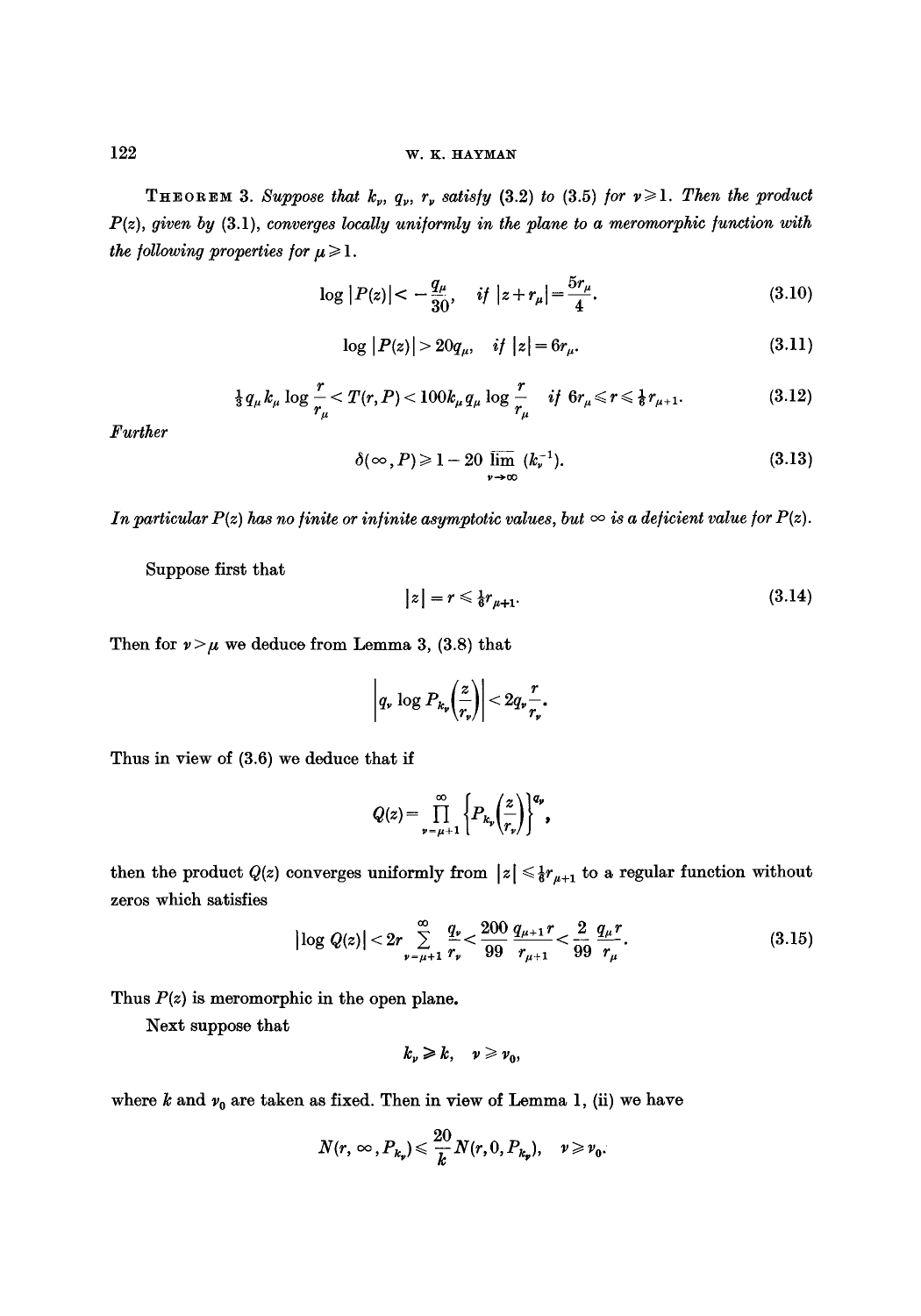Thus we have as  $r \rightarrow \infty$ ,

$$
N(r, \infty, P(z)) = \sum_{\nu=1}^{\mu} N(r, \infty, P_{k_{\nu}})
$$
  
\n
$$
\leq \sum_{\nu=1}^{r_0} N(r, \infty, P_{k_{\nu}}) + \frac{20}{k} \sum_{\nu=1}^{\mu} N(r, 0, P_{k_{\nu}})
$$
  
\n
$$
\leq \frac{20}{k} N(r, 0, P(z)) + O(\log r)
$$
  
\n
$$
\leq \frac{20}{k} T(r, P) + O(\log r).
$$

Evidently *P(z)* has infinitely many poles and zeros so that

$$
\frac{T(r,P)}{\log r}\to\infty\,,\quad\text{as }r\to\infty\,.
$$

We deduce that

$$
\overline{\lim_{r\to\infty}}\,\frac{N(r,\infty,P)}{T(r,P)}\leqslant\frac{20}{k},
$$

i.e.

$$
\delta(\infty,P)\geqslant 1-\frac{20}{k}.
$$

If  $k_v \rightarrow \infty$ , we may take k as large as we please and obtain  $\delta(\infty, P)=1$ . Otherwise we may take

$$
k=\lim_{\nu\to\infty}k_{\nu},\quad \frac{1}{k}=\overline{\lim_{\nu\to\infty}}\;\frac{1}{k_{\nu}},
$$

so that k is an integer and  $k \ge 21$  in view of (3.4). Thus we again deduce (3.13). Thus (3.13) holds in every case and since

$$
\delta(\infty,P)\!\geqslant\!\frac{1}{21},
$$

 $P(z)$  has  $\infty$  as a deficient value.

Suppose next that

$$
|z+r_{\mu}|=\frac{5r_{\mu}}{4},
$$

so that

$$
\frac{r_{\mu}}{4} \leqslant r \leqslant \frac{9r_{\mu}}{4}.\tag{3.16}
$$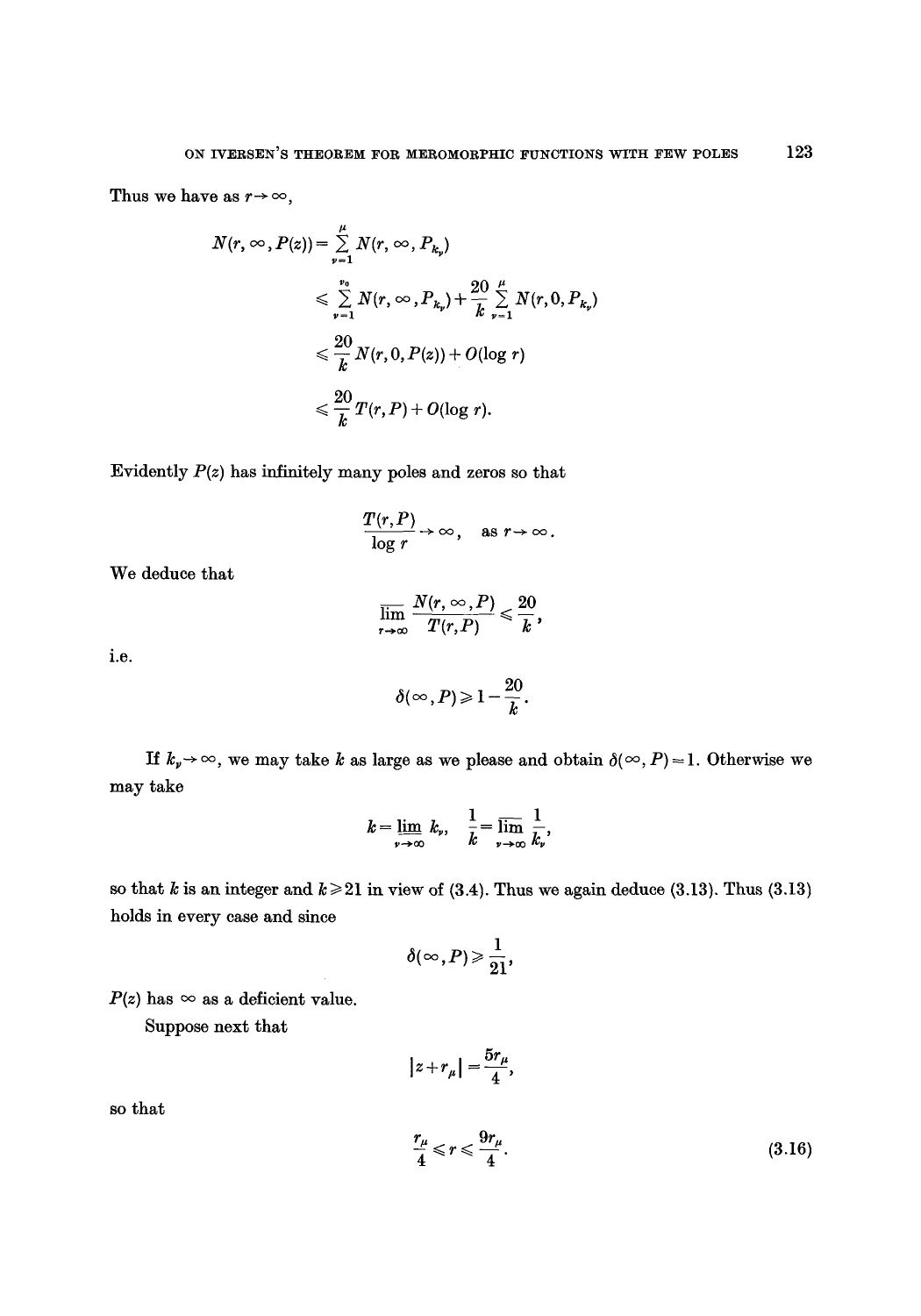Thus (3.14) and so (3.15) holds. Using Lemma 1 (iii) we deduce that

$$
\log |P(z)| < q_\mu \log \frac{9}{10} + \frac{2}{99} \frac{q_\mu r}{r_\mu} + \sum_{\nu=1}^{\mu-1} q_\nu \log \left| P_{k_\nu} \left( \frac{z}{r_\nu} \right) \right|.
$$

Using (3.9) and (3.16) we deduce

$$
\log |P(z)| < q_{\mu} {\log \frac{9}{10} + \frac{1}{22}} + \sum_{\nu=1}^{\mu-1} q_{\nu}(k_{\nu}-1) \log \frac{r}{r_{\nu}}.
$$

Also in view of (3.3) and (3.16)

$$
\log\frac{r}{r_r}<\log\frac{r_\mu}{r_r}+1<\frac{11}{10}\log\frac{r_\mu}{r_r},\quad r<\mu.
$$

Thus (3.7) yields

$$
\sum_{\nu=1}^{\mu-1} q_{\nu}(k_{\nu}-1) \log \frac{r}{r_{\nu}} < \frac{11}{10} \cdot \frac{q_{\mu}}{99} = \frac{q_{\mu}}{90}.
$$

We deduce that

$$
\log |P(z)| < q_{\mu} {\log \frac{9}{10} + \frac{1}{22} + \frac{1}{90}} < -q_{\mu} {\frac{1}{10} - \frac{1}{90} - \frac{1}{22}} < -\frac{q_{\mu}}{30}.
$$

This proves (3.10).

Next suppose that

$$
6r_{\mu} \leqslant r \leqslant \frac{1}{6}r_{\mu+1}.\tag{3.17}
$$

Then (3.15) and (3.9) yield

$$
\log |P(z)| \geq \sum_{\nu=1}^{\mu} q_{\nu}(k_{\nu}-1) \log \left(\frac{r}{2r_{\nu}}\right) - \frac{2}{99} \frac{q_{\mu}r}{r_{\mu}}
$$

$$
\geq q_{\mu} \bigg\{ (k_{\mu}-1) \log \left(\frac{r}{2r_{\mu}}\right) - \frac{2}{99} \frac{r}{r_{\mu}} \bigg\}.
$$

Setting  $r = 6r_{\mu}$ , we deduce

$$
\log |P(z)| \ge q_{\mu} \bigg\{ 20 \log 3 - \frac{12}{99} \bigg\} > 20 q_{\mu},
$$

which proves  $(3.11)$ .

Since every path  $\Gamma$  going to  $\infty$  meets both the circles  $|z| = 6r_{\mu}$  and  $|z + r_{\mu}| = \frac{5}{4}r_{\mu}$  for large  $\mu$ , it follows from (3.10) and (3.11) that log  $|P(z)|$  is unbounded above and below on  $\Gamma$ , so that  $P(z)$  cannot tend to any finite limit nor to  $\infty$  as  $z \to \infty$  in  $\Gamma$ . Thus  $P(z)$  has no asymptotic values.

It remains to prove  $(3.12)$ . We obtain first a lower bound for  $T(r, P)$ . We note that  $P(z)$  has  $q_{\mu}k_{\mu}$  zeros on the circle

$$
|z+r_\mu|=\tfrac32r_\mu.
$$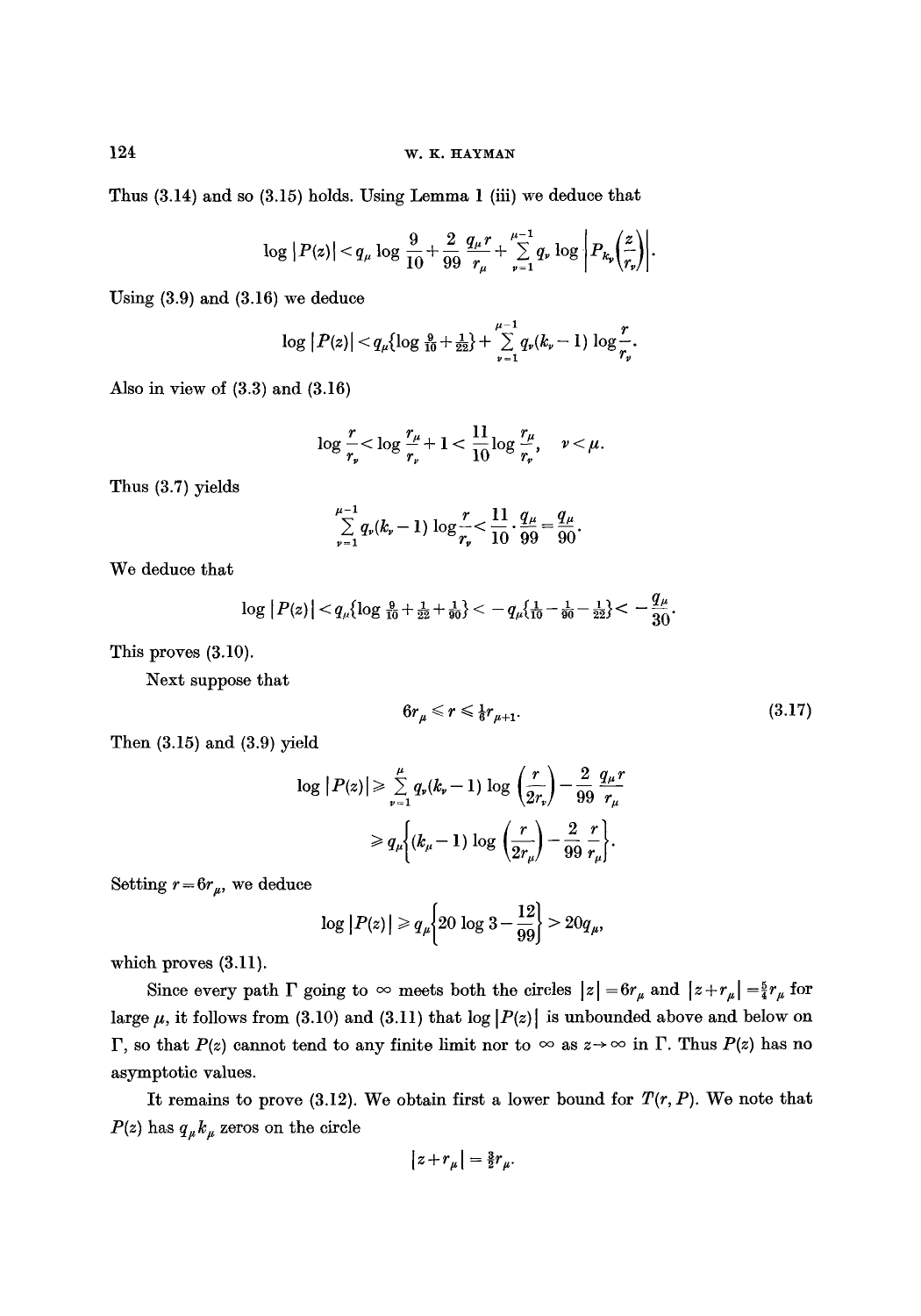Thus

$$
n(r, 0, P) \ge q_{\mu} k_{\mu}, \quad r \ge \frac{5r_{\mu}}{2},
$$
  

$$
N(r, 0, P) \ge q_{\mu} k_{\mu} \int_{(5r_{\mu})/2}^{r} \frac{dt}{t} = q_{\mu} k_{\mu} \log \frac{2r}{5r_{\mu}} > \frac{1}{3} q_{\mu} k_{\mu} \log \frac{r}{r_{\mu}},
$$

since  $(r/r_{\mu}) \ge 6 > (\frac{5}{2})^{3/2}$ . Further

$$
T(r, P) \geq N(r, 0, P) > \frac{1}{3} q_{\mu} k_{\mu} \log \frac{r}{r_{\mu}},
$$

and this proves the left hand inequality in (3.12).

To obtain the right hand inequality, suppose that (3.17) holds. Then for  $v \le \mu$ ,  $P_{k_v}(z/r_v)$ has no zeros in  $|z| \leq \frac{1}{2}r$ , and at most  $k$ , zeros altogether. Thus

$$
N\left(r,0,P_{k_r}\left(\frac{z}{r_v}\right)\right) \leqslant \int_{\frac{1}{4}r_v}^r k_v \frac{dt}{t} = k_v \log \frac{2r}{r_v}.
$$

Thus

$$
N(r,0,P(z))\leqslant \sum_{\nu=1}^{\mu}k_{\nu}q_{\nu}\log\frac{2r}{r_{\nu}}=\sum_{\nu=1}^{\mu}k_{\nu}q_{\nu}\bigg\{\log\frac{r_{\mu}}{r_{\nu}}+\log\frac{2r}{r_{\mu}}\bigg\}.
$$

In view of (3.7) we have

$$
\sum_{\nu<\mu}k_{\nu}q_{\nu}\log\frac{r_{\mu}}{r_{\nu}}<\frac{q_{\mu}}{99}.
$$

Using also (3.5) we deduce that

$$
\sum_{\nu \leq \mu} k_{\nu} q_{\nu} < \frac{q_{\mu}}{1000} < \frac{k_{\mu} q_{\mu}}{10000}.
$$

Thus in the range (3.17) we have

$$
N(r, 0, P(z)) < \frac{q_{\mu}}{99} + k_{\mu} q_{\mu} (1 + 10^{-4}) \log \frac{2r}{r_{\mu}} < 2k_{\mu} q_{\mu} \log \frac{r}{r_{\mu}}.
$$

Next in view of (3.9) we have in the range (3.17)

$$
\left|P_{k_{\mathfrak{p}}}\!\!\left(\frac{z}{r_{\mathfrak{p}}}\right)\right| > 1, \quad 1 \leqslant \mathfrak{p} \leqslant \mu.
$$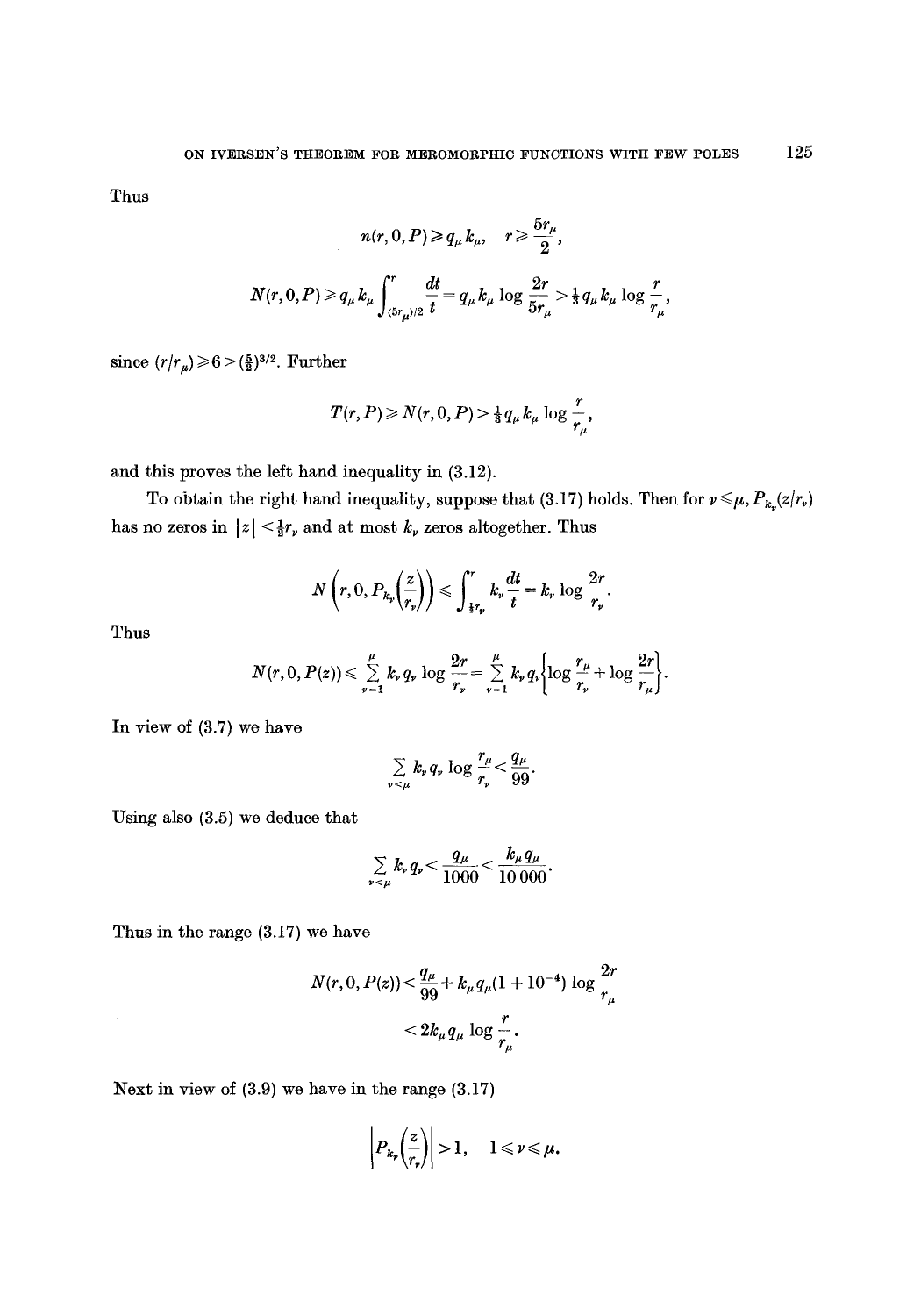Thus

$$
\log \left|\frac{1}{P(z)}\right| \leqslant \sum_{\nu=\mu+1}^{\infty} -q_{\nu} \log \left|P_{k_{\nu}}\!\!\left(\frac{z}{r_{\nu}}\right)\right| < 2 \sum_{\nu=\mu+1}^{\infty} \frac{q_{\nu}r}{r_{\nu}} < \frac{200r}{99} \frac{q_{\mu+1}}{r_{\mu+1}},
$$

in view of (3.8) and (3.6). Thus

$$
T(r, P) = N(r, 0, P) + m(r, 0, P) < 2k_{\mu}q_{\mu}\log\frac{r}{r_{\mu}} + \frac{200}{99}q_{\mu+1}\frac{r}{r_{\mu+1}}.
$$

Also in view of  $(3.17)$ ,  $(3.3)$  and  $(3.5)$  we have

$$
r/\log\left(\frac{r}{r_{\mu}}\right) \leq r_{\mu+1} / \left\{6 \log\left(\frac{r_{\mu+1}}{6r_{\mu}}\right)\right\} < r_{\mu+1}/\{5 \log\left(r_{\mu+1}/r_{\mu}\right)\} < \frac{40k_{\mu}q_{\mu}r_{\mu+1}}{q_{\mu+1}}.
$$

Thus

$$
T(r,P) < 2k_{\mu}q_{\mu}\left(\log\frac{r}{r_{\mu}}\right)\left(1+\frac{4000}{99}\right) < 100k_{\mu}q_{\mu}\,\log\,\left(\frac{r}{r_{\mu}}\right).
$$

This proves the right hand inequality of  $(3.12)$  if r lies in the range  $(3.17)$  and completes the proof of Theorem 3.

## **3.3. Proof of Theorem 1**

To prove Theorem 1, we show that we can choose the quantities  $k_{\mu}$ ,  $q_{\mu}$  and  $r_{\mu}$  in Theorem 3 so that  $k_{\mu} \rightarrow \infty$ , with  $\mu$  and hence  $\delta(\infty, P) = 1$ , while at the same time

$$
T(r, P) < \psi(r) \ (\log r)^2, \quad r \ge \frac{1}{6} r_3,
$$
\n(3.18)

where  $\psi(r)$  is any function satisfying (2.1). To do this we choose

$$
k_1 = 21
$$
,  $k_\mu = 20\mu$ ,  $\mu \ge 2$ ,

and suppose that  $q_{\mu-1}$ ,  $r_{\mu-1}$  have already been chosen for  $\mu \geq 2$ . We then choose  $r_{\mu}$  so large that (3.4) is satisfied, i.e.

$$
\frac{r_{\mu}}{r_{\mu-1}}\bigg/\log\left(\frac{r_{\mu}}{r_{\mu-1}}\right) > 20\ 000k_{\mu},
$$

and further such that

$$
\psi(r) > 5 \cdot 10^6 \mu^2 q_{\mu - 1}, \quad r \ge \frac{1}{6} r_{\mu}.
$$
\n(3.19)

This choice is possible in view of (2.1). We then define

$$
q_{\mu} = \left[100k_{\mu}q_{\mu-1}\log\frac{r_{\mu}}{r_{\mu-1}}\right],
$$
\n(3.20)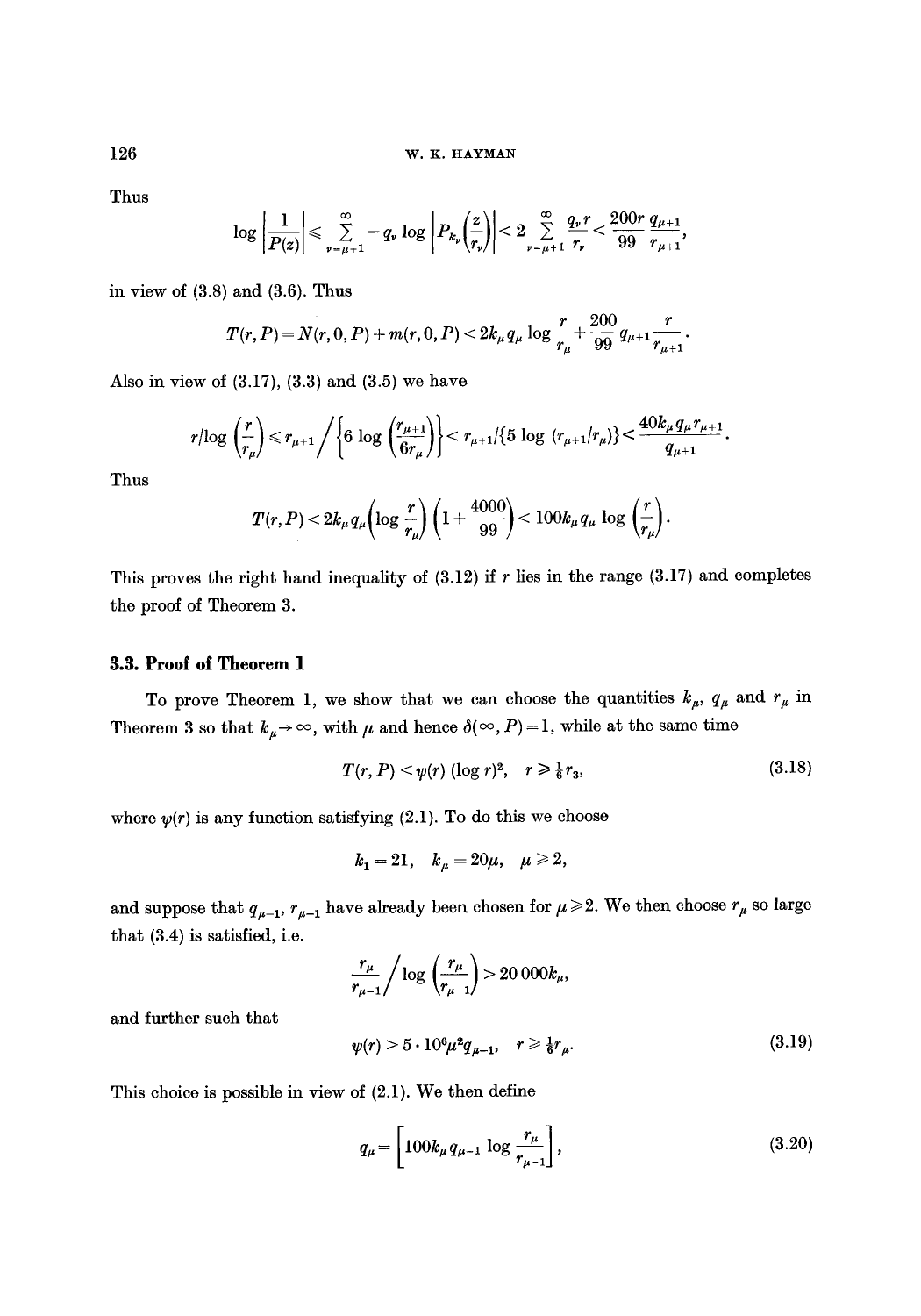where  $[x]$  denotes the integral part of x. Then

$$
100k_{\mu-1} q_{\mu-1} \log \left(\frac{r_\mu}{r_{\mu-1}}\right) < q_\mu < 200k_{\mu-1} q_{\mu-1} \log \left(\frac{r_\mu}{r_{\mu-1}}\right),
$$

so that  $(3.5)$  is satisfied. Thus  $(3.2)$  to  $(3.5)$  are all satisfied and so  $P(z)$  satisfies the conclusions of Theorem 3 with  $\delta(\infty, P) = 1$ . Further we have from (3.12)

$$
T(r, P) < 100k_{\mu}q_{\mu}\log r, \quad \frac{1}{6}r_{\mu} \leq r < \frac{1}{6}r_{\mu+1}.\tag{3.21}
$$

 $\overline{a}$  $\overline{\phantom{a}}$ 

If  $r \ge 6r_\mu$  this follows immediately from (3.12). If

$$
\frac{r_{\mu}}{6} \leqslant r \leqslant 6r_{\mu}
$$

we deduce from (3.12) that

$$
T(r, P) \leq T(6r_{\mu}, P) < 100k_{\mu}q_{\mu} \log 6 < 100k_{\mu}q_{\mu} \log r,
$$

since  $r \ge \frac{1}{6}r_3 > 6$ . Thus (3.21) holds in this case also and so generally. Further we deduce from (3.20), for  $\frac{1}{6}r_{\mu} \le r \le \frac{1}{6}r_{\mu+1}$ ,  $\mu \ge 3$ ,

$$
100k_{\mu}q_{\mu} < 10^{4} k_{\mu}^{2} q_{\mu-1} \log \left(\frac{r_{\mu}}{6}\right)
$$

$$
= 4 \cdot 10^{6} \mu^{2} q_{\mu-1} \log \left(\frac{r_{\mu}}{6}\right)
$$

$$
< \psi(r) \log r
$$

in view of (3.19). Now (3.18) follows from (3.21) and the proof of Theorem 1 is complete.

### **3.4. Some turther examples**

We can use Theorem 3 to construct some other examples which will serve to illustrate Theorem 2.

**THEOREM 4.** Given  $\varepsilon > 0$  and  $0 < \lambda < 1$ , there exists a meromorphic function  $P(z)$  having *very regular growth of order*  $\lambda$  *and no asymptotic values, while*  $\delta(\infty, P) > 1 - \varepsilon$ *.* 

Theorem 2, Corollary 3, shows that for  $\lambda < \frac{1}{2}$  the conclusion is not possible with  $\delta(\infty, P) = 1$ , nor if very regular growth is replaced by perfectly regular growth (see [15]).

We assume  $\varepsilon < 1$ , and choose a positive integer k, such that

$$
k_{\nu}=k>\frac{20}{\varepsilon}, \quad \nu=1,\ldots,\infty.
$$
 (3.22)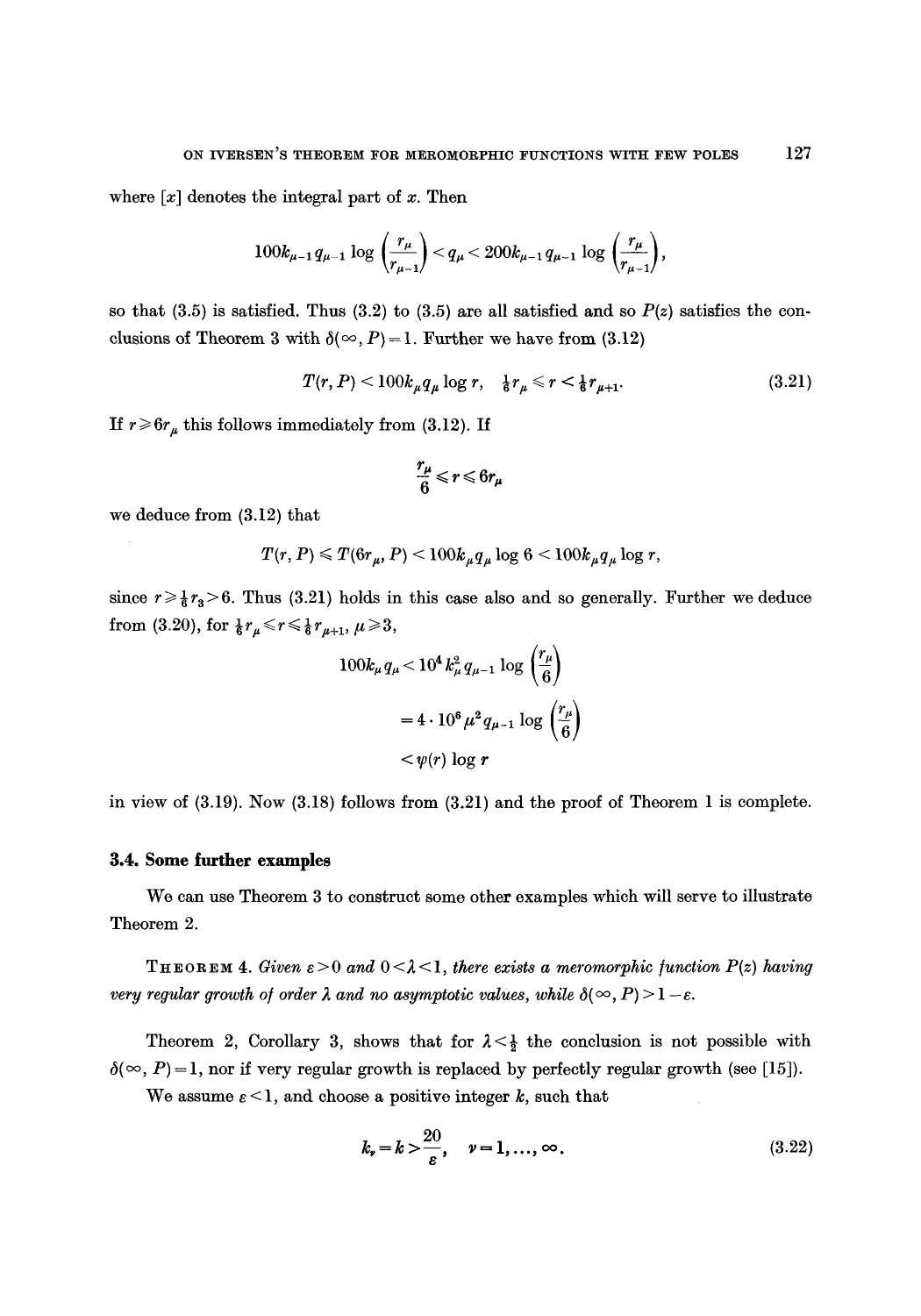Thus if  $P(z)$  can be chosen in Theorem 3, so as to satisfy the other conditions of Theorems 3 and 4, we shall have

$$
\delta(\infty,P)\geqslant 1-\frac{20}{k}>1-\varepsilon.
$$

Having chosen  $k$ , we define  $q$  to be a large positive integer and set

$$
q_{\nu} = q^{\nu - 1}, \quad r_{\nu} = a^{\nu - 1} \tag{3.23}
$$

where  $a$  is given by

$$
q = a^{\lambda}.\tag{3.24}
$$

We check that (3.2) to (3.5) are satisfied. This is obvious for (3.2). Also (3.3) is equivalent to

$$
q^{1/\lambda} \geqslant 10^7,\tag{3.25}
$$

and (3.4) to

$$
\frac{\lambda q^{1/\lambda}}{\log q} > 20\,000k.\tag{3.26}
$$

Finally (3.5) is equivalent to

$$
100k < \frac{\lambda q}{\log q} < 200k. \tag{3.27}
$$

All these conditions are satisfied if  $q$  is large enough. For we can then choose  $k$  to satisfy (3.22) and (3.27) and since  $\lambda$ <1, (3.26) is a consequence of (3.27) for large q. Also  $(3.25)$  holds for large q.

We now deduce from Theorem 3, (3.12), that

$$
\frac{k}{3}q^{\mu-1}\log\, 6\!<\! T(r,P)\!<\! 100kq^{\mu-1}\log\frac{a}{6},\quad 6r_\mu\!\leqslant\! r\!\leqslant\! \tfrac{1}{6}r_{\mu+1}.
$$

Since  $T(r, P)$  increases with r, the right hand inequality is valid also for

$$
\tfrac{1}{6}r_\mu \leqslant r < \tfrac{1}{6}r_{\mu+1}
$$

and the left hand inequality for  $6r_\mu \le r \le 6r_{\mu+1}$ . We deduce that

$$
\frac{k}{3}q^{\mu-2}\log 6 < T(r,P) < 100kq^{\mu}\log\left(\frac{a}{6}\right), \quad r_{\mu} \leq r \leq r_{\mu+1},
$$

i.e.

$$
c_1 r_{\mu+1}^\lambda < T(r, P) < c_2 r_\mu^\lambda
$$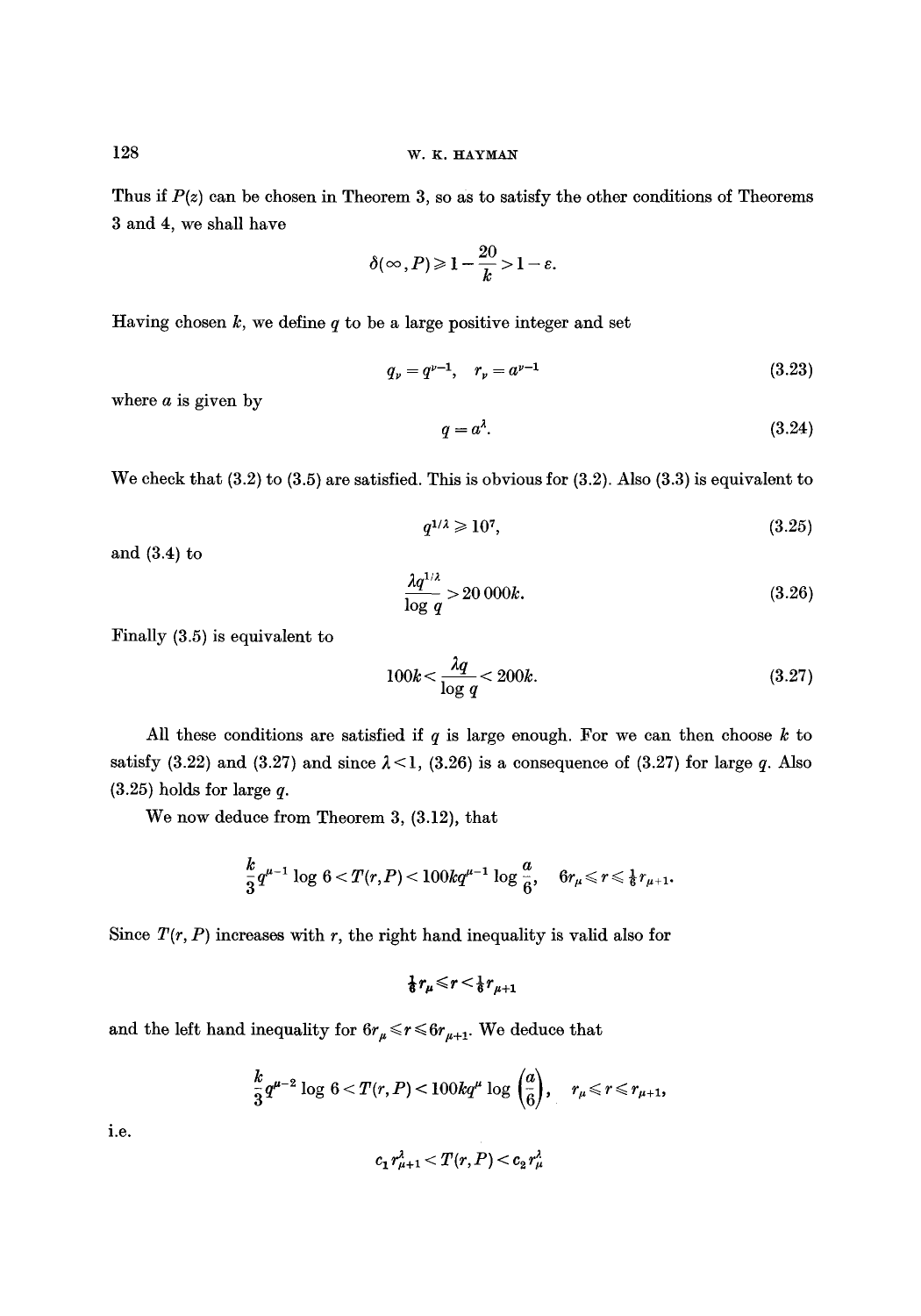where  $c_1$ ,  $c_2$  are constants depending on k and q. Thus

$$
c_1 \leqslant \varliminf_{r \to \infty} \frac{T(r, P)}{r^{\lambda}} \leqslant \varlimsup_{r \to \infty} \frac{T(r, P)}{r^{\lambda}} \leqslant c_2,
$$

so that  $P(z)$  has very regular growth of order  $\lambda$  ([15]). This proves Theorem 4.

3.4.1. We have next

THEOREM 5. *Given*  $0 < \lambda < 1$ , there exists  $P(z)$  having regular growth of order  $\lambda$  and no *asymptotic values, while at the same time*  $\delta(\infty, P) = 1$ .

We choose

$$
q_{\nu}=q^{(\nu-1)^2}, \quad r_{\nu}=q^{(\nu-1)^2/\lambda},
$$

where  $q$  is a sufficiently large positive integer. Then (3.2) and (3.3) are satisfied if  $q$  is large enough and also

$$
r_{\nu+1}/r_{\nu}\rightarrow\infty.
$$

The conditions (3.5), (3.4) become

$$
100k_r\frac{(2\nu-1)\log q}{\lambda}
$$

and

$$
20\ 000k_{\nu}\frac{(2\nu-1)\log q}{\lambda}
$$

and these are again compatible if q is large enough. Further now  $k_{\nu} \rightarrow \infty$  with  $\nu$  and so  $\delta(\infty, P) = 1$  in Theorem 3. It remains to prove only that  $P(z)$  has regular growth of order  $\lambda$ . In fact we have from (3.12)

$$
\log T(r, P) = (\mu - 1)^2 \log q + O(\mu), \quad r_{\mu} \le r \le r_{\mu+1}
$$

$$
= \lambda \log r + O(\log r)^{1/2}.
$$

Thus

$$
\frac{\log T(r, P)}{\log r} \to \lambda, \quad \text{as } r \to \infty,
$$

so that  $P(z)$  has regular growth of order  $\lambda$  ([15]). This proves Theorem 5.

#### **4. Functions of slowly increasing** growth

In this section we provide an example to show that under the hypotheses of Theorem 2, Corollary 2, unlike those of Theorem A, there need not be radial asymptotic values.

<sup>9 - 782901</sup> *Acta mathematica* 141. Imprim6 le 1 Septembre 1978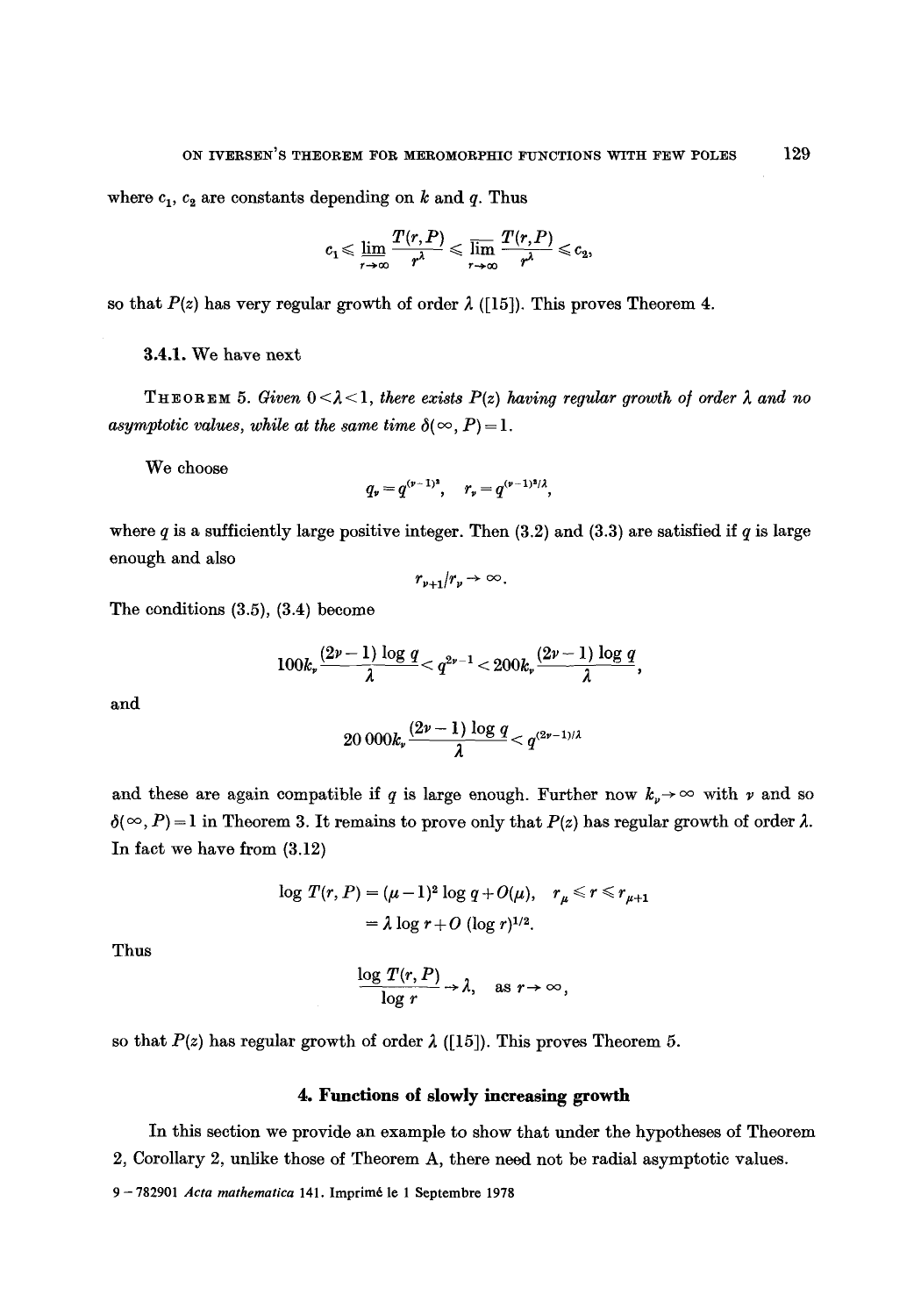We consider entire functions  $f(z)$  such that

$$
\frac{T(2r,f)}{T(r,f)} \to 1, \quad \text{as } r \to \infty.
$$
\n(4.1)

We provide first the following characterization.

THEOREM 6. If  $f(z)$  is an entire function then  $f(z)$  satisfies  $(4.1)$  if and only if  $f(z)$  has *genus zero and further for some finite a and hence for every a, we have* 

$$
n(r, a) = o\{N(r, a)\} \quad as \; r \to \infty. \tag{4.2}
$$

Suppose first that (4.1) holds. Then it follows from a classical result of Nevanlinna [12, p. 264] that for all a outside a set of capacity zero we have

$$
N(r, a) \sim T(r, f) \quad \text{as } r \to \infty. \tag{4.3}
$$

We fix a value of a satisfying (4.3) and such that  $f(0) \neq a$ . Then we deduce from (4.1) and (4.3) that

$$
\frac{N(2r,a)}{N(r,a)} \to 1.
$$
\n(4.4)

Thus

$$
n(r,a) \log 2 \leqslant \int_{r}^{2r} \frac{n(t,a) dt}{t} = N(2r,a) - N(r,a) = o\{N(r,a)\},\,
$$

which yields (4.2). We deduce that for  $r_2 > r_1 > r_0(\varepsilon, a)$  we have

$$
\log \frac{N(r_2, a)}{N(r_1, a)} = \int_{r_1}^{r_2} \frac{n(r, a)}{N(r, a)} \, \frac{dr}{r} < \varepsilon \, \log \frac{r_2}{r_1},
$$

i.e.

$$
N(r_2, a) \le N(r_1, a) \left(\frac{r_2}{r_1}\right)^{\epsilon}.
$$
\n
$$
(4.5)
$$

Thus in particular we deduce, combining (4.3) and (4.5) that

$$
T(r_2, f) = O(r_2^{\varepsilon}) \quad \text{as } r_2 \to \infty,
$$

so that f has order and so genus zero. Thus the conditions of Theorem 6 are necessary.

We next prove that the conditions are sufficient. Suppose then that  $f$  satisfies  $(4.2)$ for some value a. We may without loss of generality suppose that  $a=0$ , since otherwise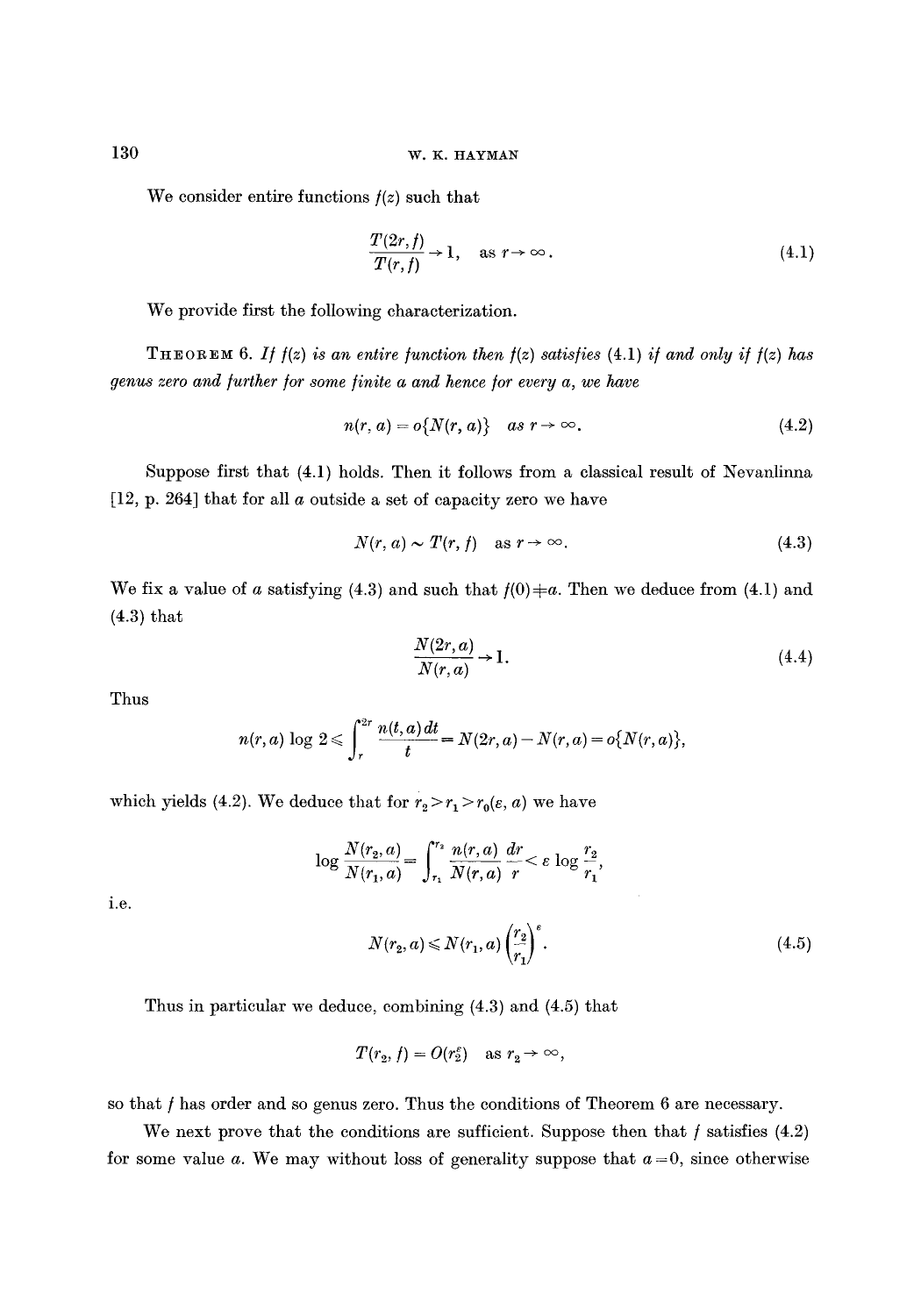we consider  $f(z) - a$  instead of  $f(z)$ . This will not affect (4.1) nor the genus of f. We also write  $n(r)$  instead of  $n(r, 0)$ . Then since  $f(z)$  has genus zero

$$
f(z) = az^p \prod_{\nu=1}^{\infty} \left( 1 + \frac{z}{z_{\nu}} \right), \tag{4.6}
$$

where  $z<sub>\nu</sub>$  are the zeros of  $f(z)$ . If there are only a finite number of zeros then  $f(z)$  is a polynomial and so (4.1) holds trivially. Otherwise

$$
\frac{T(r, f)}{\log r} \rightarrow \infty,
$$

and so if  $f_0(z) = f(z)/(az^p)$ , we deduce that

$$
T(r, f) = T(r, f_0) + O(\log r) \sim T(r, f_0).
$$

Thus we may suppose that  $a=1$  and  $p=0$  in (4.6). We write

$$
A(r) = \inf_{|z|=r} \log |f(z)|, \quad B(r) = \sup_{|z|=r} |\log f(z)|.
$$

and use a technique due to Barry [2]. We have

$$
B(r) - A(r) \leqslant \sum_{\nu=1}^{\infty} \log \left| \frac{\left(1 + \frac{r}{r_{\nu}}\right)}{\left(1 - \frac{r}{r_{\nu}}\right)}\right|.
$$

We proceed to estimate

$$
\int_r^{2r} \{B(r)-A(r)\}\frac{dr}{r}\leqslant \sum_{\nu=1}^\infty\int_r^{2r} \log\left|\frac{1+t/r_\nu}{1-t/r_\nu}\right|\frac{dt}{t}.
$$

We consider separately the ranges  $r_r < 4r$ , and  $r_r \ge 4r$  and denote the corresponding sums by  $\Sigma_1$ ,  $\Sigma_2$  respectively. Then in  $\Sigma_1$  we have(1)

$$
\int_r^{2r} \log \left| \frac{1+t/r_r}{1-t/r_r} \right| \frac{dr}{r} \leqslant \int_0^{\infty} \log \left| \frac{1+t/r_r}{1-t/r_r} \right| \frac{dr}{r} = \int_0^{\infty} \log \left| \frac{1+x}{1-x} \right| \frac{dx}{x} = \frac{\pi^2}{2}.
$$

Thus

$$
\Sigma_1\leqslant \frac{\pi^2}{2}n(2r)=o\{N(r)\},
$$

(1) See Barry [2].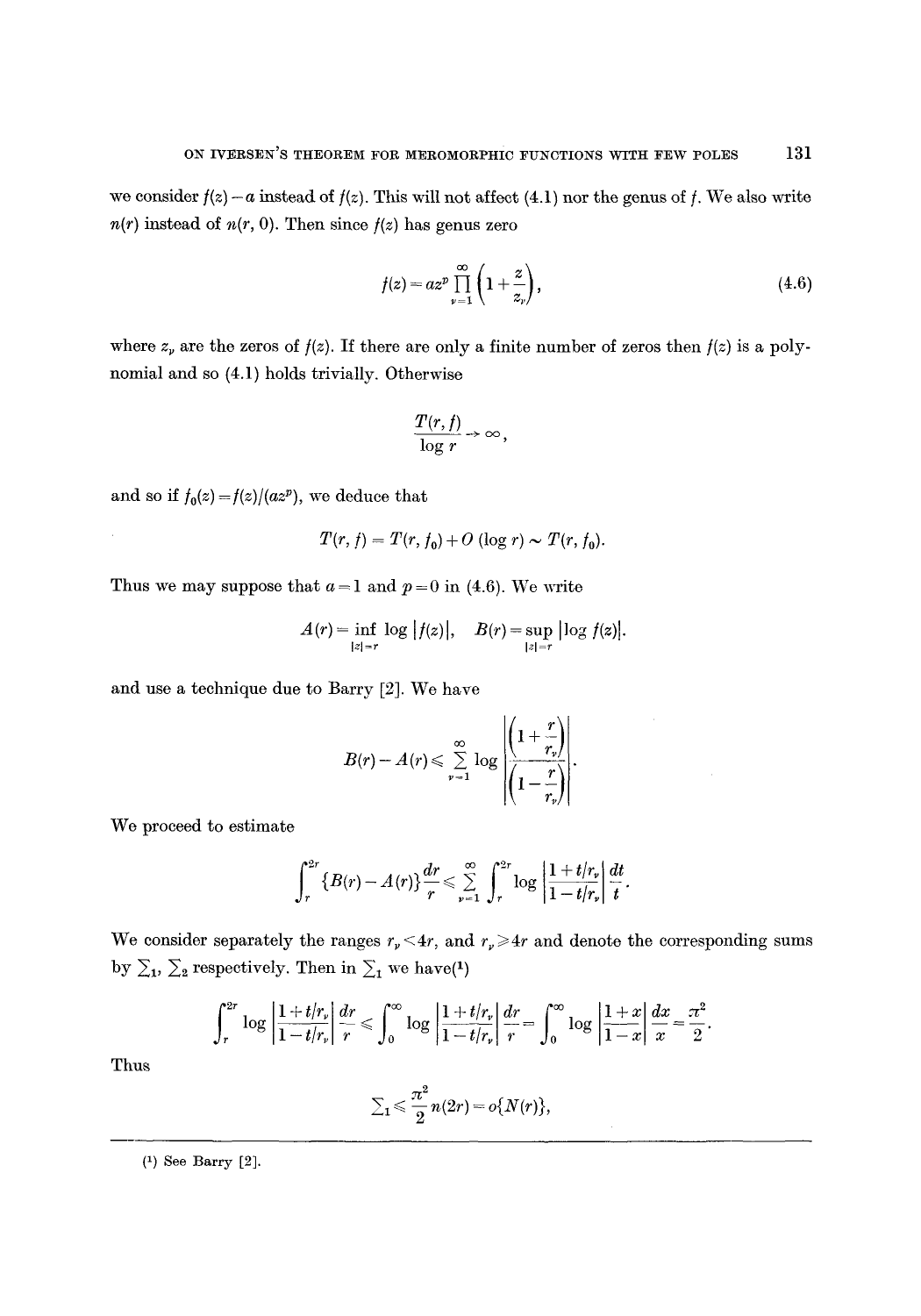since (4.2) and hence (4.4) holds with  $a=0$ . Also in  $\sum_{2}$  we have

$$
\log\left(\frac{1+t/r_r}{1-t/r_r}\right)\leq 2\frac{t}{r_r}(1+(\tfrac{1}{2})^2+(\tfrac{1}{4})^2+\ldots)=\frac{8}{3}\frac{t}{r_r}.
$$

Thus

$$
\int_r^{2r} \log \left( \frac{1+t/r_r}{1-t/r_r} \right) \frac{dt}{t} \leq \frac{8}{3r_r} \int_r^{2r} dt = \frac{8r}{3r_r} < 3 \frac{r}{r_r}.
$$

Thus

$$
\sum_{2} \leq 3r \sum_{\{r\} > 4r} \frac{1}{r_r} = 3r \int_{4r}^{\infty} \frac{1}{t} dn(t)
$$

$$
= -\frac{3}{4}n(4r) + 3r \int_{4r}^{\infty} n(r) \frac{dr}{r^2}
$$

$$
= o\left\{r \int_{r}^{\infty} \frac{N(t) dt}{t^2}\right\}
$$

in view of (4.2). Using also (4.5) with  $\varepsilon = \frac{1}{2}$ , we deduce that

$$
\sum_{2} = o\left\{rN(r)\int_{r}^{\infty}\left(\frac{t}{r}\right)^{1/2}\frac{dt}{t^{2}}\right\} = o\left\{N(r)\right\}.
$$

On combining this with (4.7) we deduce that

$$
\int_{r}^{2r} \{B(r) - A(r)\} \frac{dr}{r} = o\{N(r)\}, \quad \text{as } r \to \infty.
$$
 (4.8)

Evidently

$$
A(r)\leqslant N(r)\leqslant T(r)\leqslant B(r).
$$

Hence (4.8) shows that for all sufficiently large  $\mu$ , there exists  $r_{\mu}$ , such that  $2^{\mu} \le r_{\mu} \le 2^{\mu+1}$ , and

$$
A(r_{\mu}) \geq B(r_{\mu}) - \varepsilon N(r_{\mu}) > (1 - \varepsilon) \, N(r_{\mu}).\tag{4.9}
$$

Thus for any finite a, we have for  $\mu > \mu(a)$ ,  $A(r_{\mu}) > 1 + |a|$  and so

$$
m(r_{\mu}, a) = 0, \quad N(r_{\mu}, a) = T(r_{\mu}) + O(1), \quad N(r_{\mu}) = T(r_{\mu}) + O(1). \tag{4.10}
$$

Also for  $r_{\mu} \le r < r_{\mu+1}$ , we deduce that

$$
N(r_{\mu}) \leq N(r) \leq N(r_{\mu+1}) \leq N(4r_{\mu}) \sim N(r_{\mu}).
$$
  

$$
N(r) \leq T(r) \leq N(r_{\mu+1}) + O(1) \sim N(r).
$$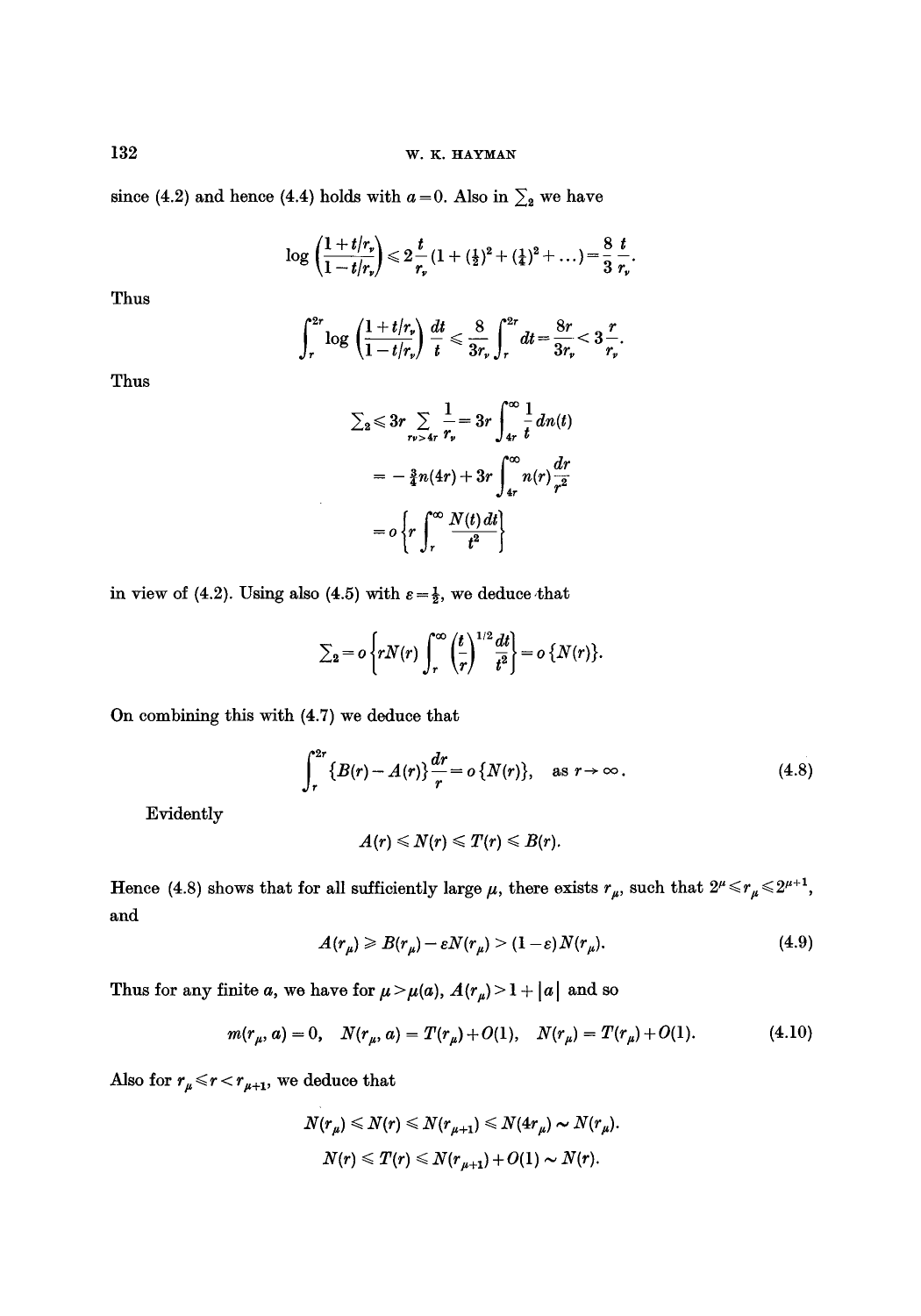Thus

$$
T(r) \sim N(r)
$$

as  $r \to \infty$ , so that (4.4) with  $a = 0$  leads to (4.1). Again (4.10) yields for any fixed  $a, r_{\mu} \le r \le r_{\mu+1}$ 

$$
T(r_{\mu})+O(1)\leqslant N(r_{\mu},\,a)\leqslant N(r,\,a)\leqslant T(r)+O(1)\leqslant T(4r_{\mu})+O(1),
$$

and in view of (4.1), we deduce that

$$
N(r, a) \sim T(r) \quad \text{as } r \to \infty.
$$

Thus  $(4.4)$  holds for every a and so does  $(4.2)$ . This completes the proof of Theorem 6. For future reference we also note that (4.9) leads to

$$
(1 - \varepsilon) B(r) < (1 + o(1)) N(r), \quad \text{as } r \to \infty
$$
\n
$$
B(r) \sim N(r) \sim T(r) \quad \text{as } r \to \infty. \tag{4.11}
$$

4.1.

i.e.

We can now construct our desired example.

THEOREM 7. *There exists an entire/unction/(z) satis/ying the hypotheses el Theorem 6, but such that* 

$$
\lim_{r \to \infty} |f(z_0 + re^{i\theta})| = 0 \tag{4.12}
$$

*for every fixed complex*  $z_0$  *and real*  $\theta$ *. Thus*  $f(z)$  *cannot have any radial asymptotic values.* 

We consider the sequence of rationals

$$
1, \frac{1}{2}, \frac{1}{3}, \frac{2}{3}, \frac{1}{4}, \frac{1}{2}, \frac{3}{4} \ldots
$$

and denote the rth member of this sequence by  $\theta_{\nu}$ . We set

$$
z_{\nu}=r_{\nu}e^{2\pi i\theta_{\nu}}, \quad \nu=1,2,\ldots \qquad (4.13)
$$

where the positive numbers  $r<sub>v</sub>$  and positive integers  $p<sub>v</sub>$  are to be determined as follows. We assume

$$
r_1 = 4, \quad r_{\nu+1} \ge r_{\nu}^2, \tag{4.14}
$$

and then define  $p_{\nu}$  inductively by  $p_1 = 1$ ,

$$
p_{\nu} = \left[\frac{p_{\nu-1} \log r_{\nu}}{(\log \nu)^{1/2}}\right], \quad \nu \geq 2 \tag{4.15}
$$

where  $[x]$  denotes the integral part of x.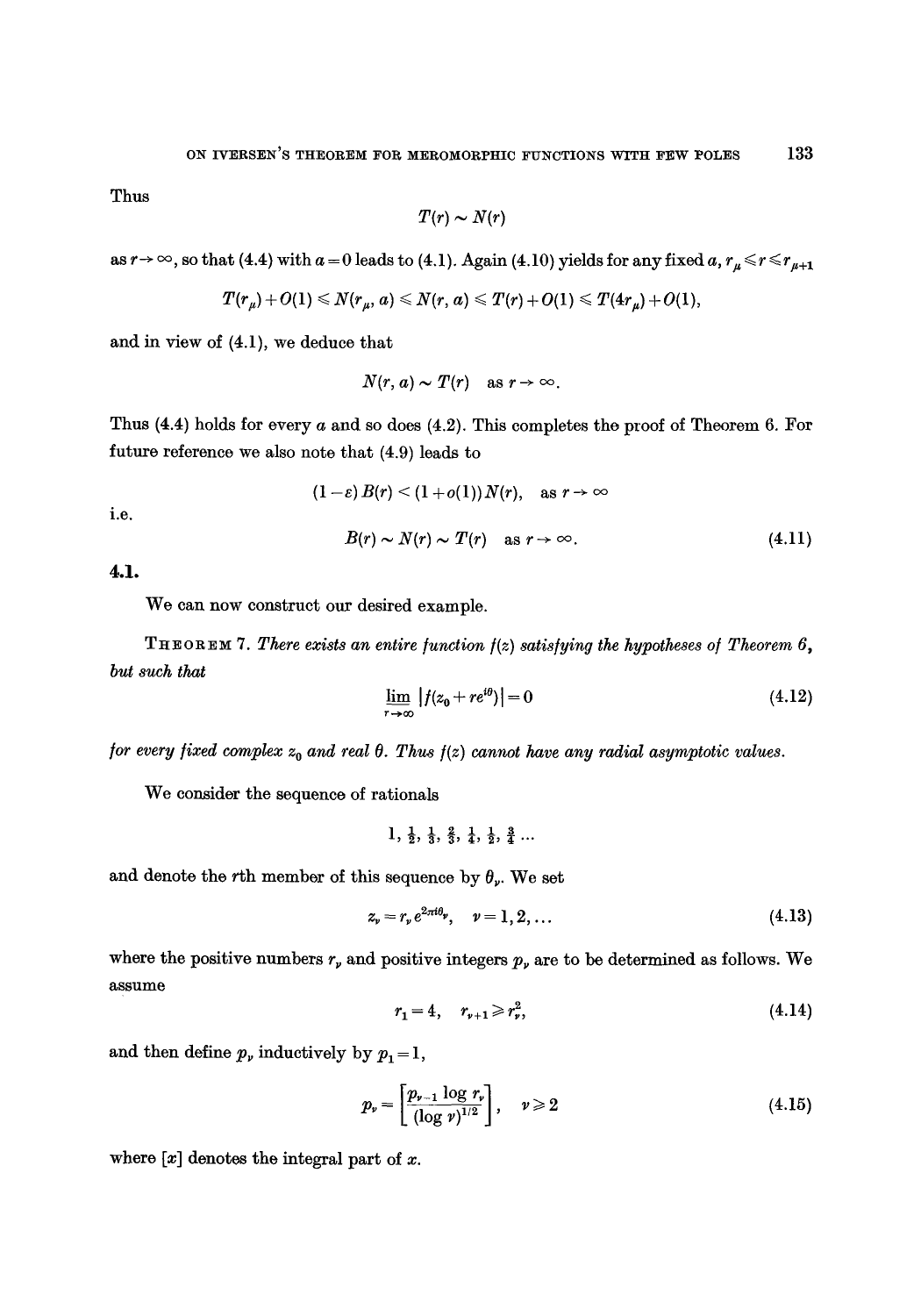We now define  $f(z)$  to be the entire function of genus zero with zeros of multiplicity  $p<sub>p</sub>$  at  $z=z<sub>p</sub>$ , and such that  $f(0) = 1$ . Then

$$
r_v\!\geqslant\!2^{2^v}\!,\,\log\,r_v\!\geqslant\!2^v\log\,2,
$$

so that

$$
\frac{p_{\nu}}{p_{\nu-1}} \to \infty \quad \text{as } \nu \to \infty. \tag{4.16}
$$

Thus

$$
n(r_v, 0) = \sum_{\mu=1}^v p_\mu \sim p_v, \quad \text{as } v \to \infty
$$

and so we have for  $r_y \le r < r_{\nu+1}$ 

$$
n(r, 0) \sim p_{\nu},
$$

and

$$
N(r,0) = \sum_{\mu=1}^r p_{\mu} \log \frac{r}{r_{\mu}} \ge p_{\nu-1} \log \frac{r}{r_{\nu-1}} \ge \frac{1}{2} p_{\nu-1} \log r
$$

in view of 
$$
(4.14)
$$
. Thus  $(4.14)$  shows that

$$
n(r,0) = O\left\{\frac{N(r,0)}{(\log v)^{1/2}}\right\}
$$

so that

$$
f(z) = \prod_{\nu=1}^{\infty} \left(1 - \frac{z}{z_{\nu}}\right)^{p_{\nu}}
$$

satisfy the hypotheses of Theorem 6, with  $a = 0$  in (4.2).

We suppose that  $0 \le \theta \le 2\pi$  in (4.12) and note that for any positive integer q, we can find  $\theta_{\nu} = p/q$ , such that

$$
\big|2\pi\theta_\nu-\theta\big|\leqslant\frac{\pi}{q}.
$$

Also  $\nu \leq 1 + 1 + 2 + \ldots + (q-1) \leq q^2$ , so that  $q > \nu^{1/2}$ . Thus

$$
\big| 2\pi \theta_\nu - \theta \big| < \frac{\pi}{\nu^{1/2}},
$$

for infinitely many  $\nu.$  We set  $z'_\nu \!=\! z_0 + r_\nu e^{i \theta},$  and deduce that

$$
|z'_{\nu} - z_{\nu}| \leq |z_0| + r_{\nu} |e^{i\theta} - e^{2\pi i\theta_{\nu}}| \leq \frac{\pi r_{\nu}}{v^{1/2}} + |z_0|
$$
  

$$
\leq \frac{r_{\nu}}{v^{1/4}},
$$

for some arbitrarily largo v.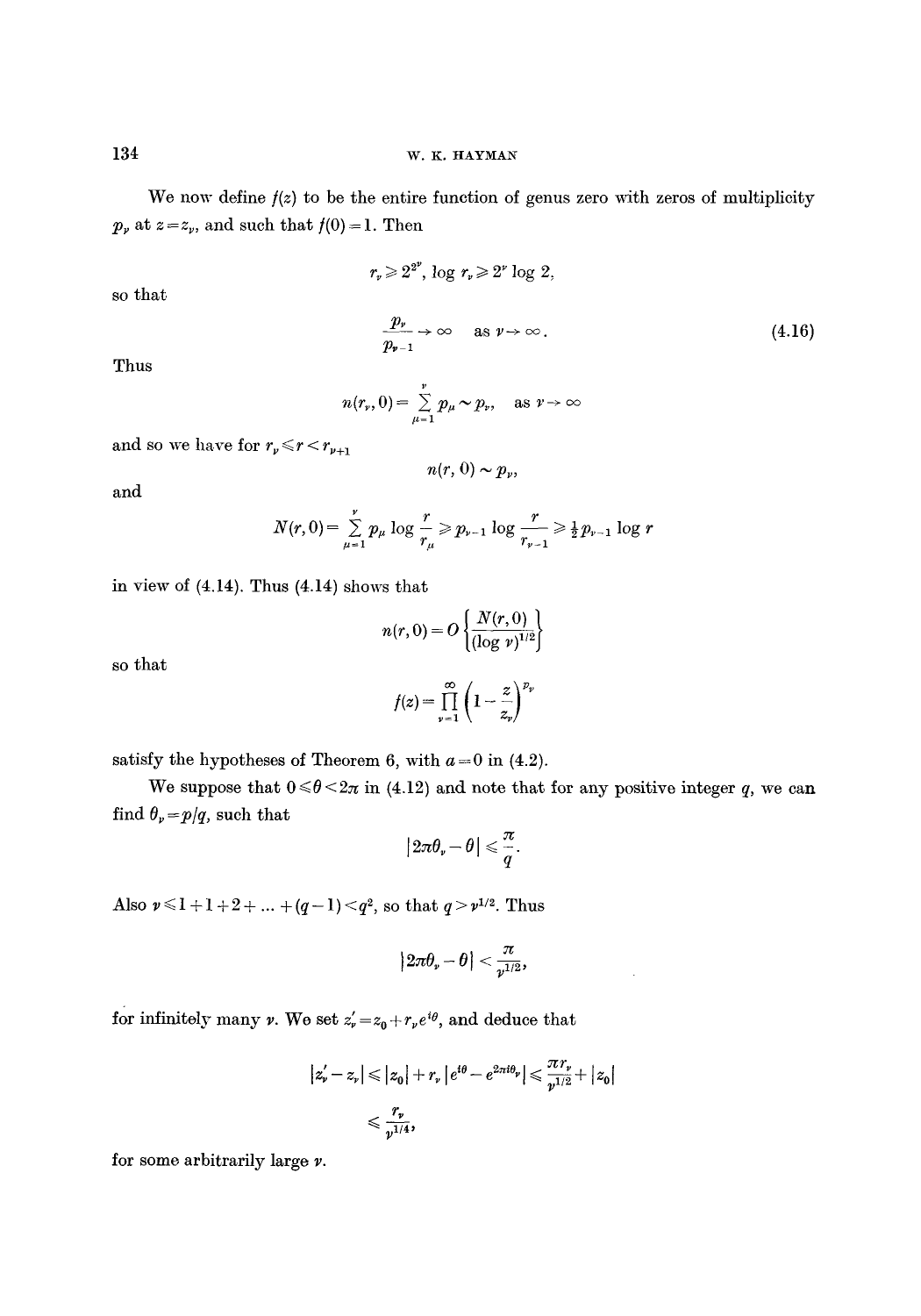We now note that in  $|z-z_{\nu}| \leq r_{\nu}$ , we have, in view of (4.11),

$$
\log |f(z)| < B(2r_v) < (1+o(1)) N(2r_v) < \{1+o(1)\} N(r_v)
$$
  
=  $(1+o(1)) \sum_{\mu=1}^{v-1} p_\mu \log \frac{r_\nu}{r_\mu} < (2+o(1)) \sum_{\mu=1}^{v-1} p_\mu \log r_\nu < 3p_{v-1} \log r_v,$ 

when  $\nu$  is large. Thus by Schwarz's lemma we deduce

$$
\begin{aligned} \log |f(z'_r)| &< 3p_{r-1}\log\,r_r + p_r\log\,\left\{\!\frac{|z'_r-z_r|}{r_r}\!\right\} \\ &< 3p_{r-1}\log\,r_r - \frac{p_r}{4}\log\,v \\ &< -\{\frac{1}{4}+o(1)\}\,p_{r-1}\,\log\,r_r\,(\log\,v)^{1/2} \end{aligned}
$$

in view of (4.15). This inequality holds for a sequence of points  $z'_{\nu} = z_0 + r_{\nu}e^{i\theta}$  which tend to  $\infty$ , and this completes the proof of (4.12). In particular  $f(z)$  cannot tend to  $\infty$  along any ray  $\Gamma$ . In view of (4.9)  $f(z)$  cannot be bounded on  $\Gamma$  and so  $f(z)$  has no radial asymptotic values. This completes the proof of Theorem 7. By allowing  $r_r$  to tend to  $\infty$  sufficiently rapidly, we can in addition satisfy (2.2).

#### **5. Proof of Theorem 2; a topologleal lemma**

We shall deduce Theorem 2 from the following result which is essentially topological.

LEMMA 4. Suppose that  $f(z)$  is a meromorphic function not having  $\infty$  as an asymptotic *value. Then*  $f(z)$  *is bounded either on a path*  $\Gamma$  *going to*  $\infty$ , *or on the union of a sequence*  $\Gamma_N$ *of analytic Jordan curves which surround the origin and whose distance from the origin tends*  $to \infty$  *with* N.

Let  $z_n$  be the branchpoints of  $f(z)$ , i.e. the points where  $f'(z)=0$ . We assume that  $|f(z_n)|$  is never equal to a positive integer. If this condition is not satisfied we consider  $a f(z)$  instead of  $f(z)$  where a is a positive number unequal to the numbers  $m/[f(z_n)]$  where  $m, n$  are positive integers. Let  $n$  be a positive integer. It follows from our assumption that the set  $|f(z)| = n$  consists either of disjoint closed analytic Jordan curves or of Jordan arcs going from  $\infty$  to  $\infty$ . If there are any such arcs Lemma 4 is proved. Thus we may assume that the set  $|f(z)| = n$  consists entirely of closed analytic Jordan curves  $g_{\nu}(n)$ .

Consider next the open set  $|f(z)| \geq n$ . We distinguish two cases. Suppose first that this set contains an unbounded component  $G_n$  for every n. Then  $G_n$  is unique, since  $G_n$  clearly lies exterior to all the closed curves  $g_{\nu}(n)$ . If  $G'_{n}$  were another unbounded component of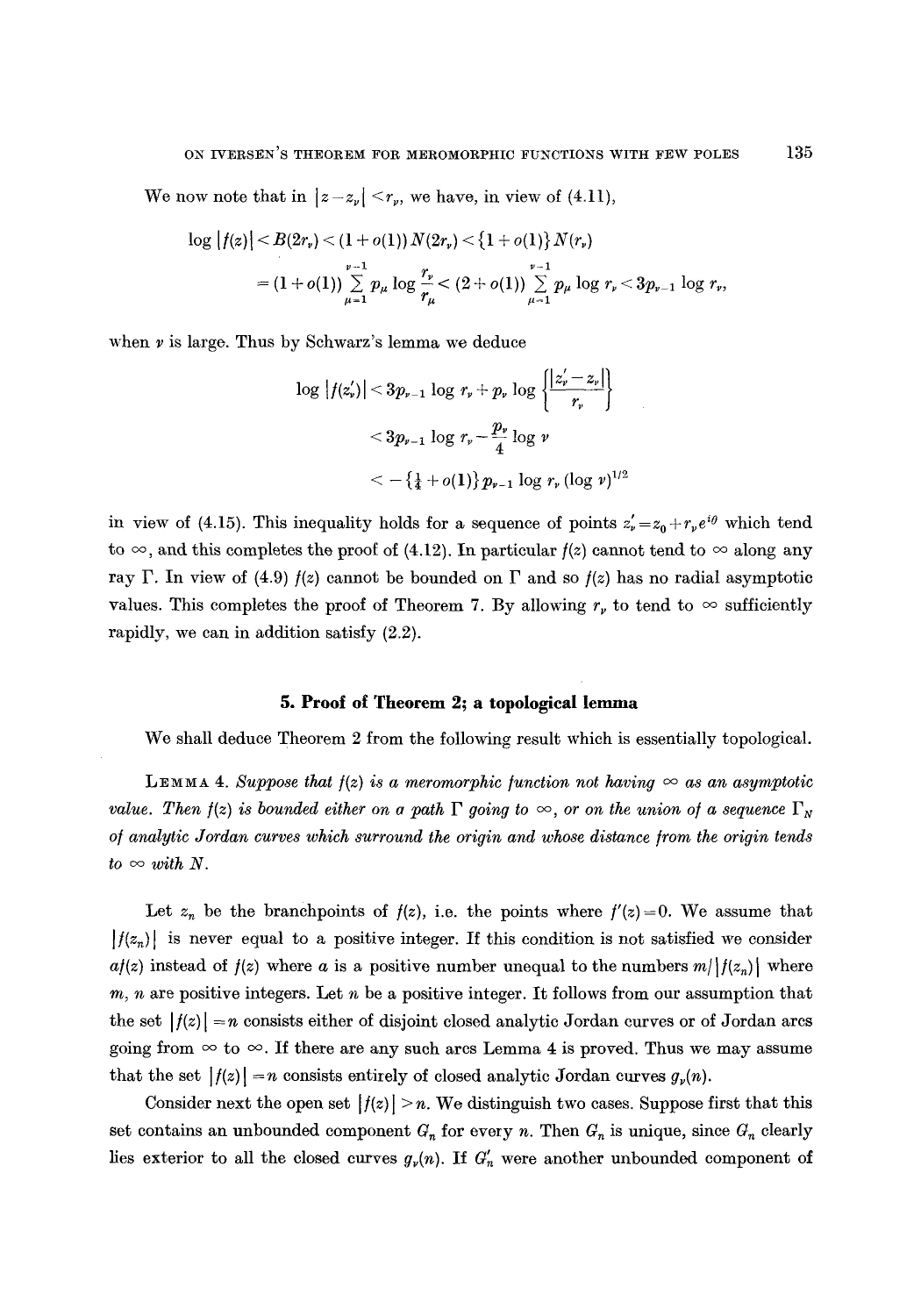## 136 w.K. HAYMAN

 $|f| > n$  and  $z_n$ ,  $z'_n$  were points of  $G_n$ ,  $G'_n$  respectively we could join  $z_n$ ,  $z'_n$  by a path not meeting any of the  $g_{\nu}(n)$  and on such a path  $|f(z)| \geq n$ , which contradicts the assumption that  $z_n$ ,  $z'_n$  lie in separate components of  $|f(z)| > n$ . Thus  $G_n$  is unique. Evidently  $G_{n+1} \subset G_n$ . Let  $z_n$  be a point of  $G_n$  such that  $|z_n| > n$ ,  $|f(z_n)| > n$ . Then  $z_{n+1} \in G_{n+1} \subset G_n$ , so that we can join  $z_n$  to  $z_{n+1}$  by a path  $\gamma_n$  in  $G_n$ . Let R be a fixed number such that  $f(z)$  has no poles on  $|z| = R$  and choose  $n_0$  so large that

$$
n_0 > R \quad \text{and} \quad n_0 > \max_{|z|=R} |f(z)|.
$$

Then, for  $n > n_0$ ,  $\gamma_n$  contains  $z_n$  where  $|z_n| > R$  and  $\gamma_n$  cannot meet  $|z| = R$ . Thus  $\gamma_n$  lies outside  $|z| = R$  for  $n > n_0$  so that  $\gamma_n$  goes to  $\infty$  with n. Thus

$$
\Gamma = \bigcup_{n=1}^{\infty} \gamma_n
$$

is a path from  $z_1$  to  $\infty$ , and  $|f(z)| > n$  on  $\gamma_n$ , so that  $f(z) \to \infty$  as  $z \to \infty$  along  $\Gamma$ .

This contradicts our assumption that  $\infty$  is not an asymptotic value of  $f(z)$  and so this case cannot occur. Thus, for some fixed n, every component  $G_r$  of the set  $|f(z)| \geq n$  is bounded.

We may assume that  $f(z)$  has infinitely many poles, since otherwise the hypotheses of Lemma 4 imply that  $f(z)$  is rational, and finite at  $\infty$ , in which case the conclusion is trivial. Since each component  $G_{\nu}$  is bounded and each pole lies in one of these  $G_{\nu}$  there must be infinitely many components  $G_{\nu}$ . The outer boundary  $g_{\nu}$  of  $G_{\nu}$  will go to  $\infty$  as  $\nu \rightarrow \infty$  for fixed n. If  $g_{\nu}$  surrounds the origin for infinitely many  $\nu$ , we have established the conclusion of Lemma 4. Thus we may assume that for  $\nu > \nu_0$ ,  $g_{\nu}$  does not surround the origin. Choose  $R_0$  so large that the disk  $|z| < R_0$  contains  $g_{\nu}$  for  $\nu \leq \nu_0$ . Then for  $R > R_0$  the circle  $|z| = R$ cannot lie in any  $G<sub>r</sub>$  since otherwise the outer boundary  $g<sub>r</sub>$  of  $G<sub>r</sub>$  would be a curve surrounding the origin. We also assume that  $|z| = R$  does not touch any of the  $g_{\nu}$ .

Let  $G_{\nu}$ ,  $\nu = \nu_1$  to  $\nu_2$  be those components which meet  $|z| = R$ . By our construction  $v_1 > v_0$ , so that the origin lies outside each  $g_{\nu}$  for  $\nu \geq v_1$  and so outside the corresponding components  $G_{\nu}$ . If E is the union of  $|z| = R$  and the closures of the  $G_{\nu}$  for  $\nu_1 \le \nu \le \nu_2$ , then E is a compact connected set and so the domains complementary to  $E$  are simply connected. Let  $D_0$  be that component of the complement of E which contains the origin. By construction the boundary  $\gamma_R$  of  $D_0$  is a sectionally analytic Jordan curve on which  $|f(z)| \leq n$ . For  $\gamma_R$  consists of arcs of  $g_{\nu}$  and of arcs of  $|z| = R$  on which  $|f(z)| \leq n$ .

Clearly  $\gamma_R$  surrounds the origin, since any path  $\Gamma$  going from 0 to  $\infty$  must meet  $|z|=R$ and so goes outside  $D_0$ . Thus  $\Gamma$  meets  $\gamma_R$ . Also, for any positive integer M we may choose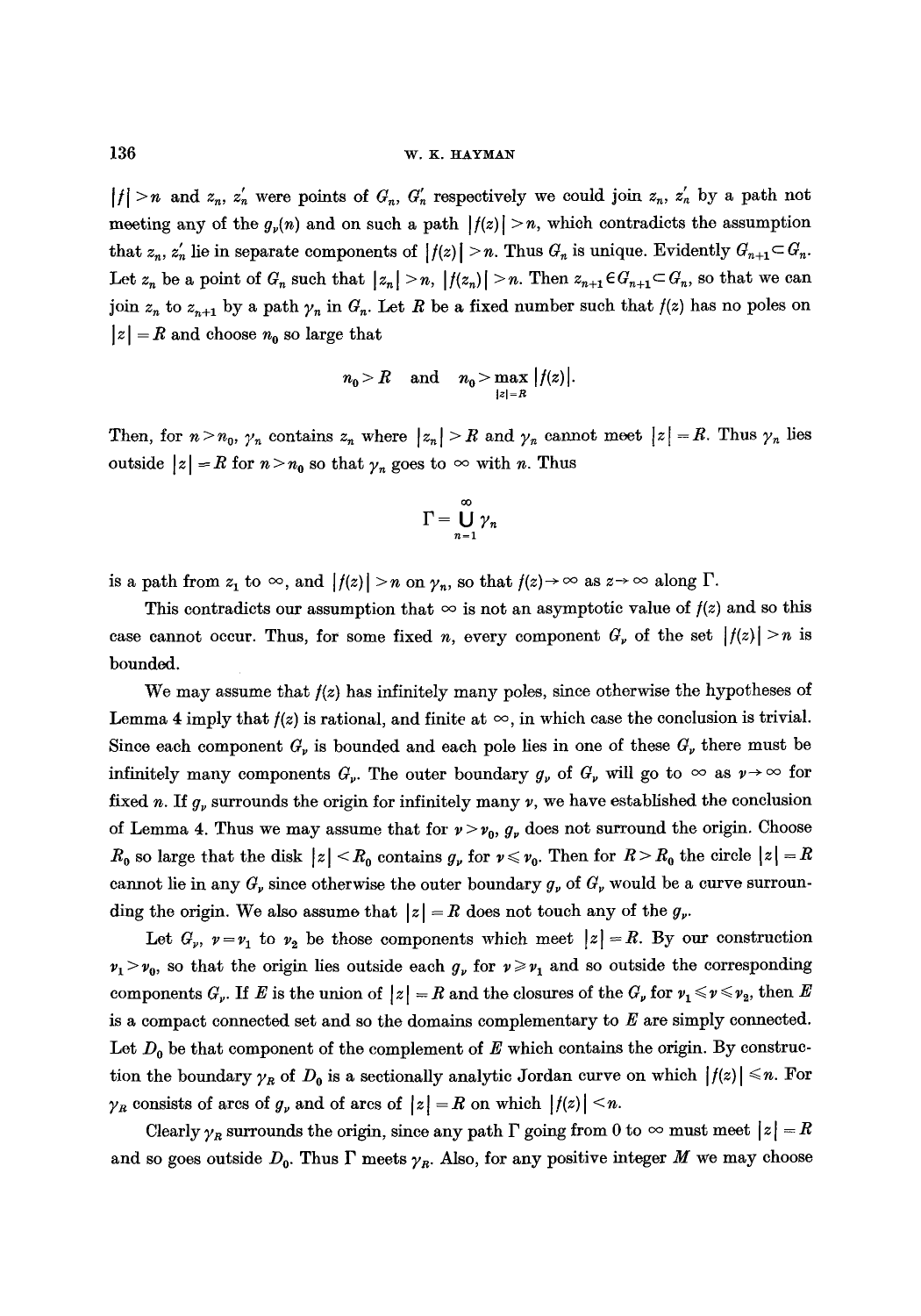R so large that  $G_{\nu}$  lies in  $|z| < R$  for  $\nu = 1$  to M. Then  $\nu_{1} > M$  and so  $\gamma_{R}$  is far away from the origin if R is large. Taking  $\Gamma_N = \gamma_{R_N}$ , where  $R_N \to \infty$ , we obtain a sequence of Jordan curves with the properties required by Lemma 4 and the proof of that Lemma is complete.

## **5.1. An example for Lemma 4**

It is clear that if  $f(z)$  is bounded on a sequence of curves  $\Gamma_N$  as in Lemma 4, then  $f(z)$ cannot have  $\infty$  as an asymptotic value since any path going to  $\infty$  must meet the  $\Gamma_N$  for all large N. On the other hand f may very well be bounded on one path and go to  $\infty$  on another, so that the first condition of Lemma 4 does not by itself preclude  $\infty$  from being an asymptotic value. This makes it natural to ask whether the first condition can be omitted from Lemma 4. The following example shows that this is not possible in general.

*Example.* Let

$$
f(z) = \sum_{n=1}^{\infty} \left\{ \frac{1}{2} \cos (z - 4in) \right\}^{-n}.
$$

Then  $f(z)$  does not have  $\infty$  as an asymptotic value, but  $f(z)$  is not bounded on the union of any sequence  $\Gamma_N$  of curves satisfying the conditions of Lemma 4.

We note that if  $|y| \geq 2$ , then

$$
\frac{1}{2} |\cos (x+iy)| \geq \frac{1}{4} (e^{|y|} - e^{-|y|}) > \frac{3}{2}.
$$

Thus the series for  $f(z)$  converges locally uniformly, and  $f(z)$  is meromorphic in the plane. Also if  $z = x + iy$ , where  $|y-4n| \ge 2$  for every n, we have

$$
|f(z)| \leqslant \sum_{1}^{\infty} \left(\frac{2}{3}\right)^n = 2.
$$

In particular this inequality holds for  $y \le 2$ , and for  $y = 4y - 2$ ,  $y = 1$  to  $\infty$ . Thus if  $|f(z)| > 2$ on a path  $\Gamma$  going to  $\infty$ , we must have  $4\nu - 2 < y < 4\nu + 2$  on  $\Gamma$  for some fixed  $\nu \geq 1$ . Thus  $\Gamma$ must meet the lines  $x=mx$  for some arbitrarily large positive or negative integers m. If  $z = m\pi + iy$ , where  $4\nu - 2 < y < 4\nu + 2$ , we have

$$
\vert \cos (z-4i\nu) \vert = \cosh (y-4\nu) \ge 1, \quad \vert \frac{1}{2} \cos (z-4i\nu) \vert \ge \frac{3}{2}, \quad n \ne \nu.
$$

Thus

$$
|f(z)| \leq 2^{\nu} + \sum_{n=1}^{\infty} \left(\frac{2}{3}\right)^n = 2^{\nu} + 2.
$$

Hence  $f(z)$  cannot tend to  $\infty$  as  $z \to \infty$  on  $\Gamma$ , and  $\infty$  is not an asymptotic value of  $f(z)$ .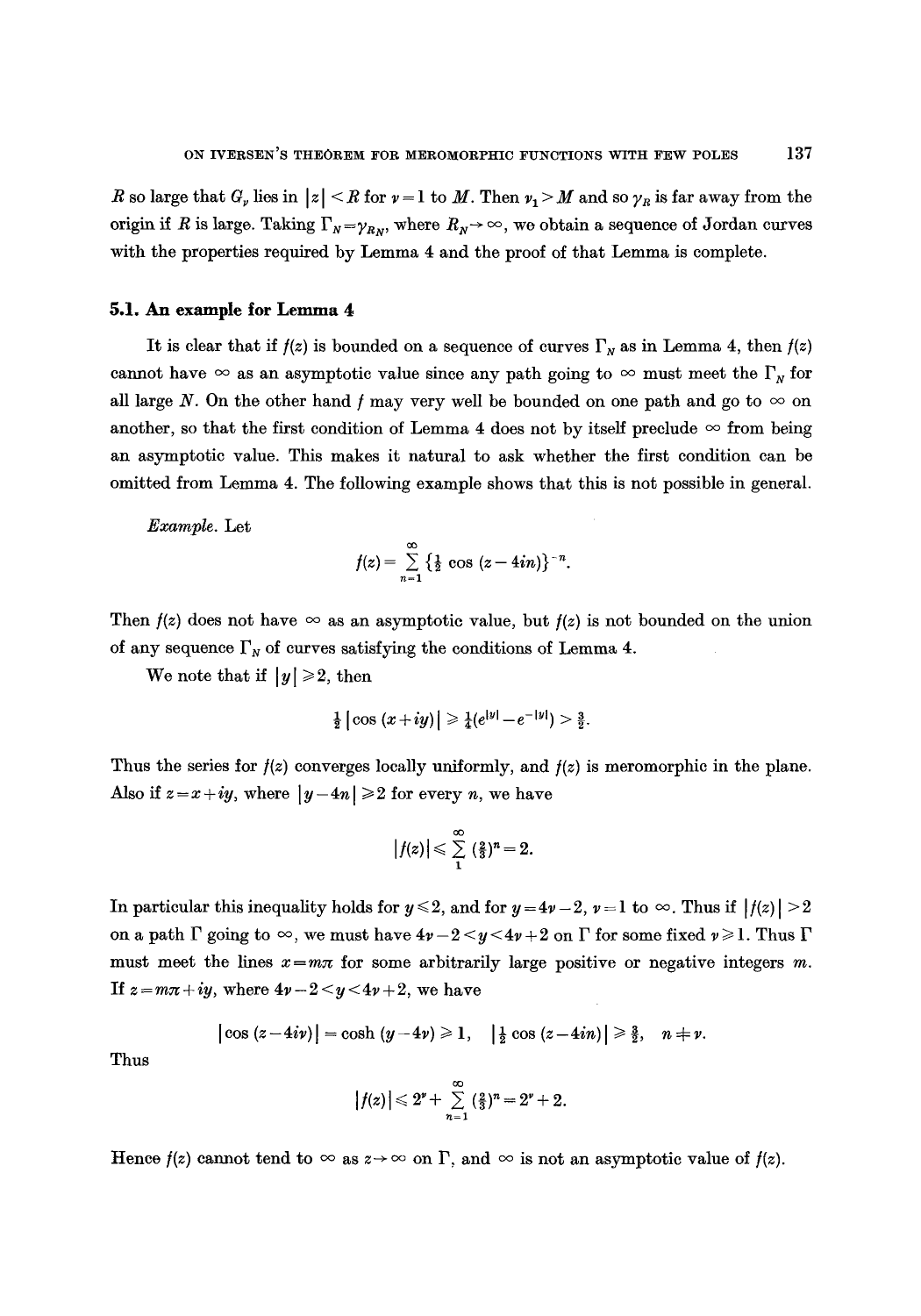138 w.K. HAYMAN

Suppose now that  $\Gamma_N$  is a Jordan curve surrounding the origin, whose distance from the origin is at least 4N. Then  $\Gamma_N$  must meet the line  $y=4N$ . On this line we have

 $\left|\frac{1}{2}\cos\left(z-4iN\right)\right|\leqslant \frac{1}{2}, \quad \left|\frac{1}{2}\left(\cos z-4in\right)\right|\geqslant \frac{3}{2}, \quad n\neq N.$ 

Thus

$$
|f(z)| \geq 2^N - \sum_{n \in N} \left| \frac{1}{2} \cos (z - 4in) \right|^{-n} > 2^N - 2.
$$

Thus

$$
\sup_{z\in\Gamma_N}|f(z)|\geqslant 2^N-2,
$$

and so  $f(z)$  is unbounded on  $\cup \Gamma_N$ .

Our example shows that there exist functions  $f(z)$  satisfying only the first condition, but not the second condition of Lemma 4.

## **5.2. Quantitative consequences oI Lemma 4**

In order to prove Theorem 2 we shall show that the conclusion of Lemma 4 is not compatible with (2.4) when  $a = \infty$ . We first need an inequality for the Green's function of a simply connected domain.

*LEMMA 5. Suppose that D is a simply connected domain containing the origin and let d be the distance from the origin to the complement of D. Then if*  $g(0, w)$  *is the Green's function of D at the origin, we have for w in D* 

$$
\log^+\frac{d}{|w|}\leqslant g(0,w)\leqslant \lambda (|w|/d),
$$

*where* 

$$
\lambda(t) = \log \frac{1}{t} + 2, \quad t < 1
$$

$$
\lambda(t) = 2t^{-1/2}, \quad t \ge 1.
$$

The first inequality is obvious, since D contains the disk  $|w| < d$  and  $g(0, w) \ge 0$  for  $|w| > d$ . To prove the second inequality suppose that  $\xi = \varphi(w)$  maps D onto  $|\xi| < 1$ , so that  $\varphi(0)=0$ . Then

$$
g(0, w) = \log \left| \frac{1}{\varphi(w)} \right|.
$$

Let

$$
w = \psi(\xi) = a_1 \xi + a_2 \xi^2 + \dots
$$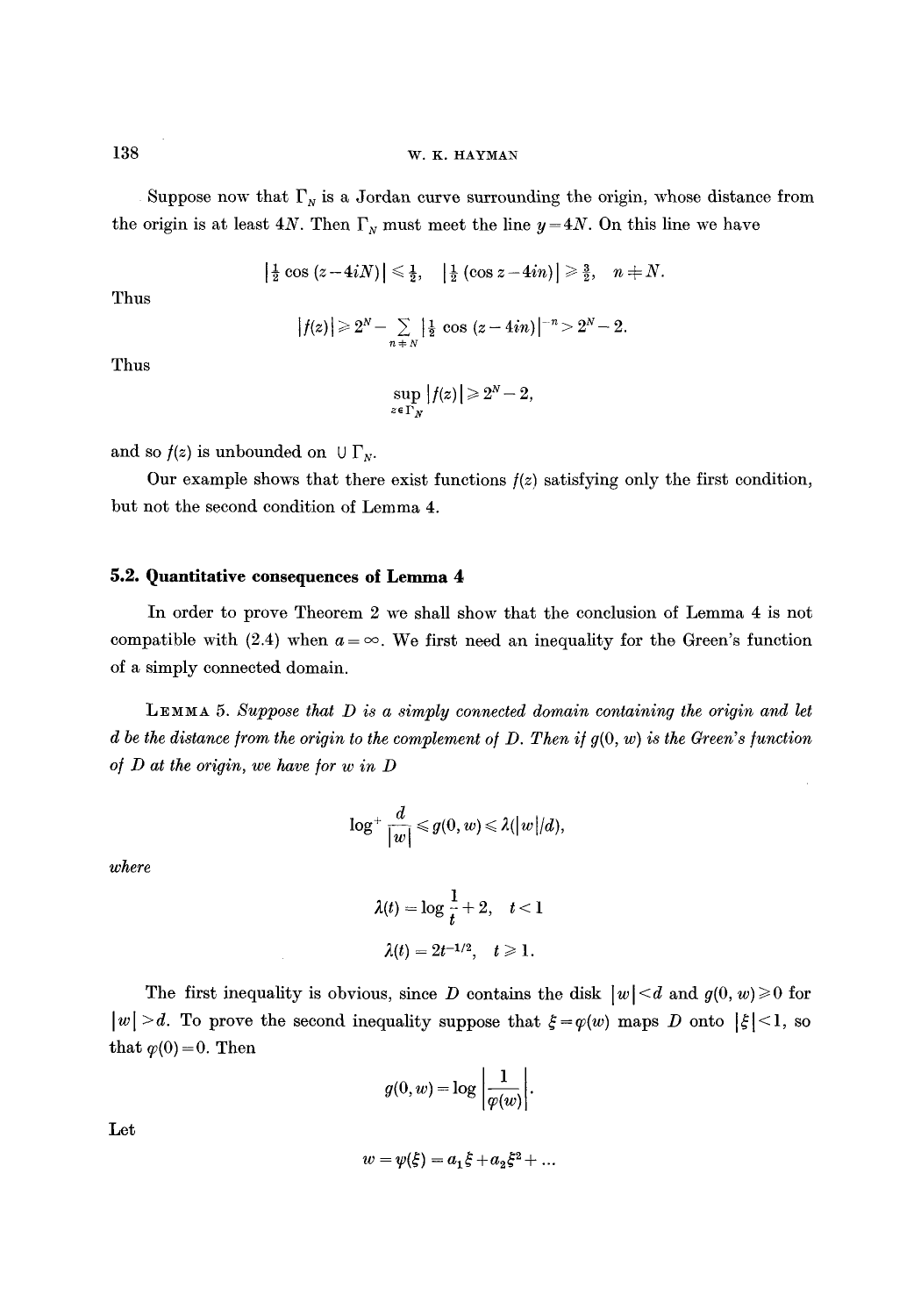be the inverse function to  $\xi = \varphi(w)$ , so that  $\psi(\xi)$  is univalent in  $|\xi| < 1$ . It then follows from classical results, [6, pp. 3 and 4] that  $|a_1| \le 4d$  and

$$
\big|w\big|\!\leqslant\!\frac{|a_1|\,|\,\xi\,|}{(1-|\,\xi\,|^)^2}\!=\!\frac{|a_1|}{(|\,\xi\,|^{-1/2}-|\,\xi\,|^{1/2})^2}\!<\!\frac{4d}{(\log\,1/|\,\xi\,|)^2}.
$$

Thus

$$
\log \left|\frac{1}{\xi}\right| = g(0,w) < 2 \bigg(\frac{d}{|w|}\bigg)^{1/2} = \lambda (|w|/d), \quad |w| \geqslant d.
$$

If  $|w| \le d$ , we may assume  $|\xi| \le e^{-2}$ , since otherwise Lemma 5 is trivial. Then

$$
\big|\, w\big|\!\leqslant\!\frac{a_1\big|\!|\xi|\!}{(1\!-\!e^{-2})^2}\!\leqslant\!\frac{4d\big|\!|\xi|\!}{(1\!-\!e^{-2})^2}\!<\!e^2\,d\big|\!|\xi|\!.
$$

Thus

$$
\log \left| \frac{1}{\xi} \right| = g(0, w) < 2 + \log \frac{d}{|w|}.
$$

This proves Lemma 5.

We shall deduce Theorem 2 from the following more precise result.

**THEOREM** 8. Suppose that  $f(z)$  is meromorphic in the closure  $\overline{D}$  of a simply connected *domain D containing the origin, and that*  $|f(z)| \leq M < \infty$ , on the finite boundary  $\Gamma_0$  of D. Let *d* be the distance from the origin to  $\Gamma_0$ , which is assumed not to be empty. Then either

$$
m(d, f) \leq \log (M + 1) + d^{1/2} \int_{d}^{\infty} \frac{n(t, \infty) dt}{t^{3/2}},
$$
 (5.1)

*where*  $n(r, \infty)$  *is the number of poles of*  $f(z)$  *in*  $\{|z| \le r\} \cap D$  *or D is unbounded and* (1.1) *holds for some path tending to*  $\infty$  *in D.* 

We assume without loss of generality that the right hand side of (5.1) is finite, since otherwise there is nothing to prove. Thus if  $b_{\nu}$  are the poles of  $f(z)$  in D we have

$$
\int_{a}^{\infty} \frac{1}{t^{1/2}} dn(t, \infty) = \sum_{|b_{\mathbf{y}}| > a} |b_{\mathbf{y}}|^{-1/2} < \infty
$$

Using Lemma 5 we deduce that

$$
g(z) = \sum_{\nu} g(z, b_{\nu})
$$

converges uniformly in any bounded subset of D to a function which is harmonic in *D,*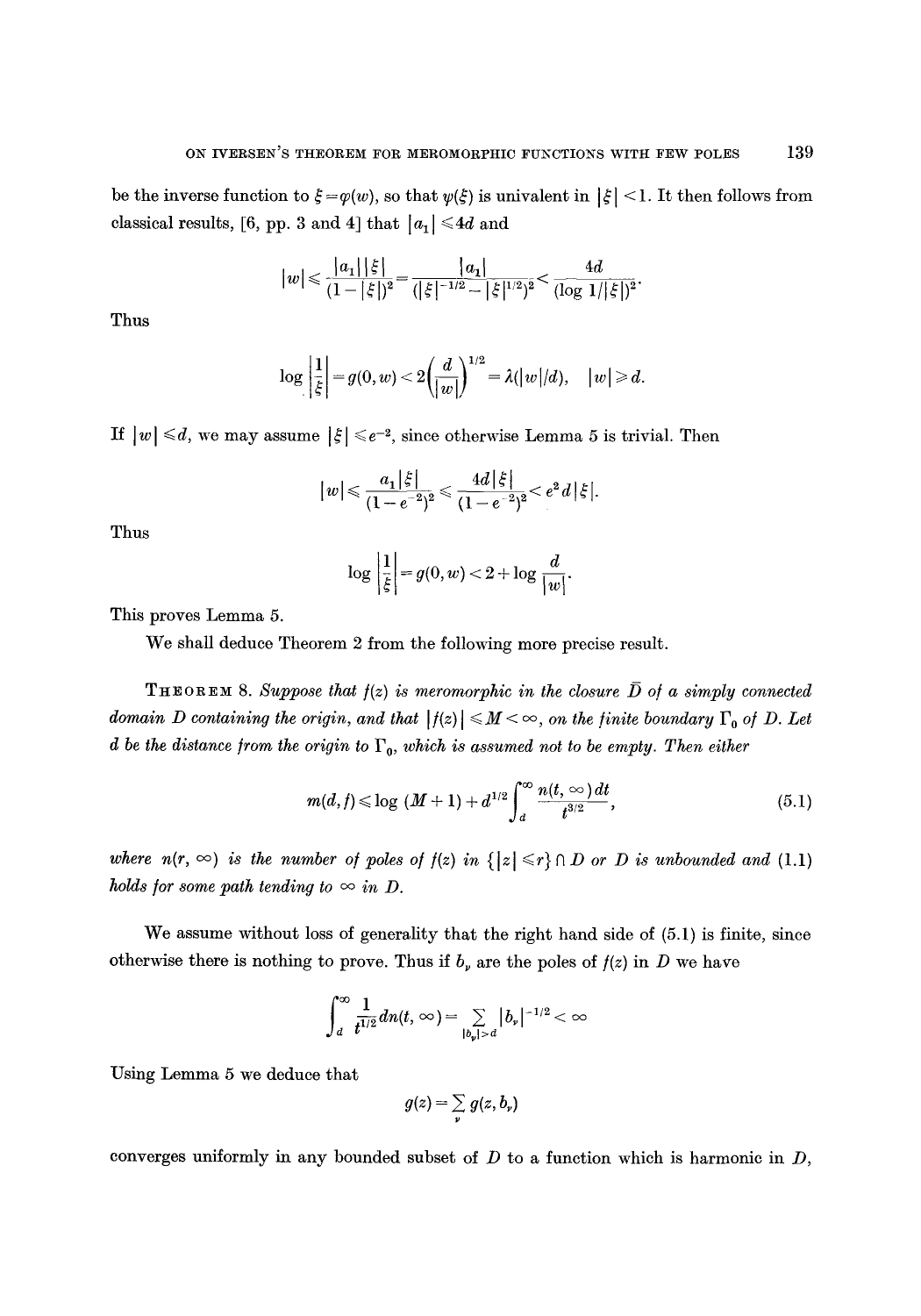except at the points  $b_{\nu}$  and vanishes continuously on the finite boundary of D. Let  $a_{\mu}(\varphi)$ be the zeros of  $f(z)-e^{i\varphi}$  in  $|z| \le d$  and set

$$
g_{\varphi}(z) = \sum_{\mu} g(z, a_{\mu}(\varphi)).
$$
  

$$
u_{\varphi}(z) = \log |f(z) - e^{i\varphi}| + g_{\varphi}(z) - g(z) - \log (M + 1).
$$
 (5.2)

We define

Then  $u_{\varphi}(z)$  is subharmonic in  $\bar{D}$  and  $u_{\varphi}(z) \leq 0$  on  $\Gamma_0$ . We now distinguish two cases. Suppose first that  $f(0) \neq \infty$ , and

$$
u_x(z) \leq 0, \quad 0 \leq \varphi \leq 2\pi, \quad z \in D. \tag{5.3}
$$

In view of Lemma 5 this leads to

$$
\log |f(0) - e^{i\varphi}| + \sum_{\mu} \log^+ \frac{d}{|a_{\mu}(\varphi)|} - g(0) \leq \log (M + 1),
$$
  

$$
\log |f(0) - e^{i\varphi}| + N(d, e^{i\varphi}) \leq g(0) + \log (M + 1).
$$

i.e.

We integrate the left hand side with respect to  $\varphi$  and use an identity of Cartan (see e.g. [7], Theorem 1.3, p. 8). This yields

$$
T(d, f) \leq g(0) + \log (M + 1).
$$

Next it follows from Lemma 5 that

$$
g(0) \leqslant \sum_{|b_{\nu}| \leqslant d} \left\{ \log \left| \frac{d}{b_{\nu}} \right| + 2 \right\} + 2 \sum_{|b_{\nu}| > d} \left| \frac{d}{b_{\nu}} \right|^{1/2}
$$
  
= 
$$
\int_{0}^{d} \left( \log \frac{d}{r} + 2 \right) dn(r, \infty) + \int_{d}^{\infty} 2 \left( \frac{d}{r} \right)^{1/2} dn(r, \infty)
$$
  
= 
$$
\int_{0}^{d} \frac{n(r, \infty) dr}{r} + d^{1/2} \int_{d}^{\infty} \frac{n(r, \infty) dr}{r^{3/2}}.
$$

Thus

$$
T(d,f) = m(d,f) + N(d,f \leq N(d,f) + d^{1/2} \int_{d}^{\infty} \frac{n(r,\infty) dr}{r^{3/2}} + \log (M+1).
$$

which is  $(5.1)$ .

If we write

$$
N(r,\infty)=\int_0^r\frac{n(t,\infty)\,dt}{t},
$$

we may write (5.1) in the equivalent form

$$
T(d,f) \leq \frac{1}{2}d^{1/2}\int_{d}^{\infty}\frac{N(r,\infty)\,dr}{r^{3/2}} + \log (M+1),\tag{5.4}
$$

after an integration by parts.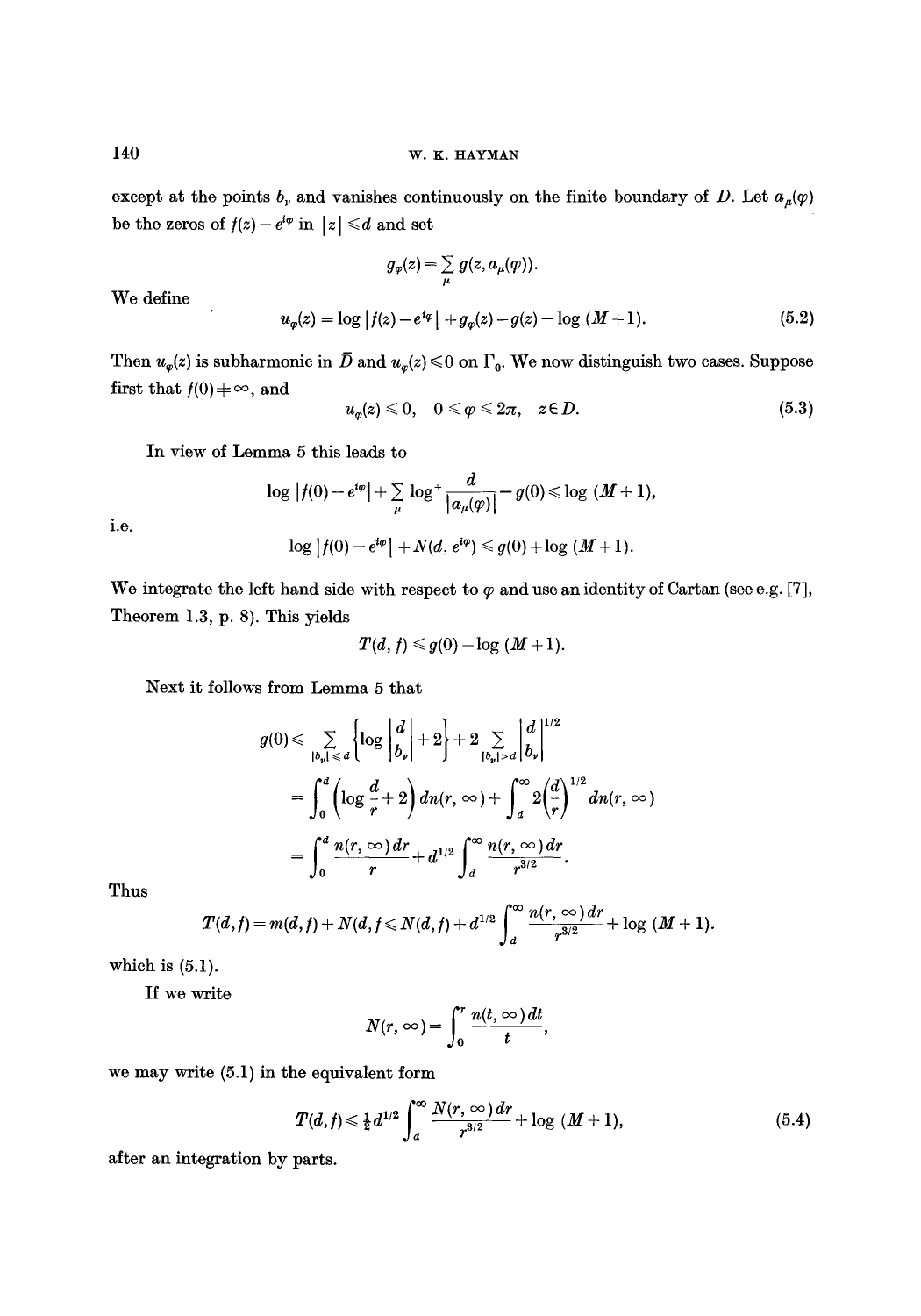We suppose next that (5.3) is false. Since  $u_{\varphi}(z)$  is subharmonic in  $\overline{D}$ , D must be unbounded in this case. We choose  $\varphi$ , such that (5.2) is false for some z in D and set

$$
v(z) = \max (u_{\varphi}(z), 0), \quad z \in D
$$
  

$$
v(z) = 0, \quad z \notin D.
$$

Then  $v(z)$  is subharmonic in the whole plane and not constant, and now we deduce from a theorem of Talpur [13], that there exists a path  $\Gamma$ , going to  $\infty$ , such that

$$
v(z) \rightarrow +\infty
$$
, as  $z \rightarrow \infty$  along  $\Gamma$ .

Since  $v(z)=0$  outside D,  $\Gamma$  must lie in D from a certain point onward, so that we may assume that  $\Gamma$  lies entirely in  $D$ . Thus

$$
u_{\varphi}(z) \rightarrow +\infty
$$
, as  $z \rightarrow \infty$  on  $\Gamma$ .

We recall the definition (5.2) and note that  $g(z) > 0$  in 0 and

$$
g_{\varphi}(z) \to 0 \quad \text{as } z \to \infty \quad \text{in } D.
$$

Thus we deduce that

$$
\log |f(z)-e^{i\varphi}| \to +\infty, \quad \text{as } z \to \infty \quad \text{along } \Gamma,
$$

and this yields (1.1).

It is worth noting that in this situation we can actually prove rather more. Since  $v(z)$ is bounded on a connected unbounded set it follows from [3, Theorem 3], that

$$
\frac{v(|z|)}{w(|z|)} \to \infty
$$

as  $z \rightarrow \infty$  along some path  $\Gamma$ , where  $\psi(t)$  is any positive increasing function of t, for  $t \geq t_0$ , which is such that

$$
\int_{t_0}^{\infty} \frac{\psi(t) dt}{t^{3/2}} < \infty \,.
$$
\n(5.5)

Also since  $v(z)$  has bounded minimum on circles  $|z| = r$ , it follows from a result of Heins [9], that the limit

$$
\lim_{r\to\infty}\frac{T(r,v)}{r^{1/2}}
$$

exists and is positive, where

$$
T(r,v)=\frac{1}{2\pi}\int_0^{2\pi}v(re^{i\theta})\,d\theta.
$$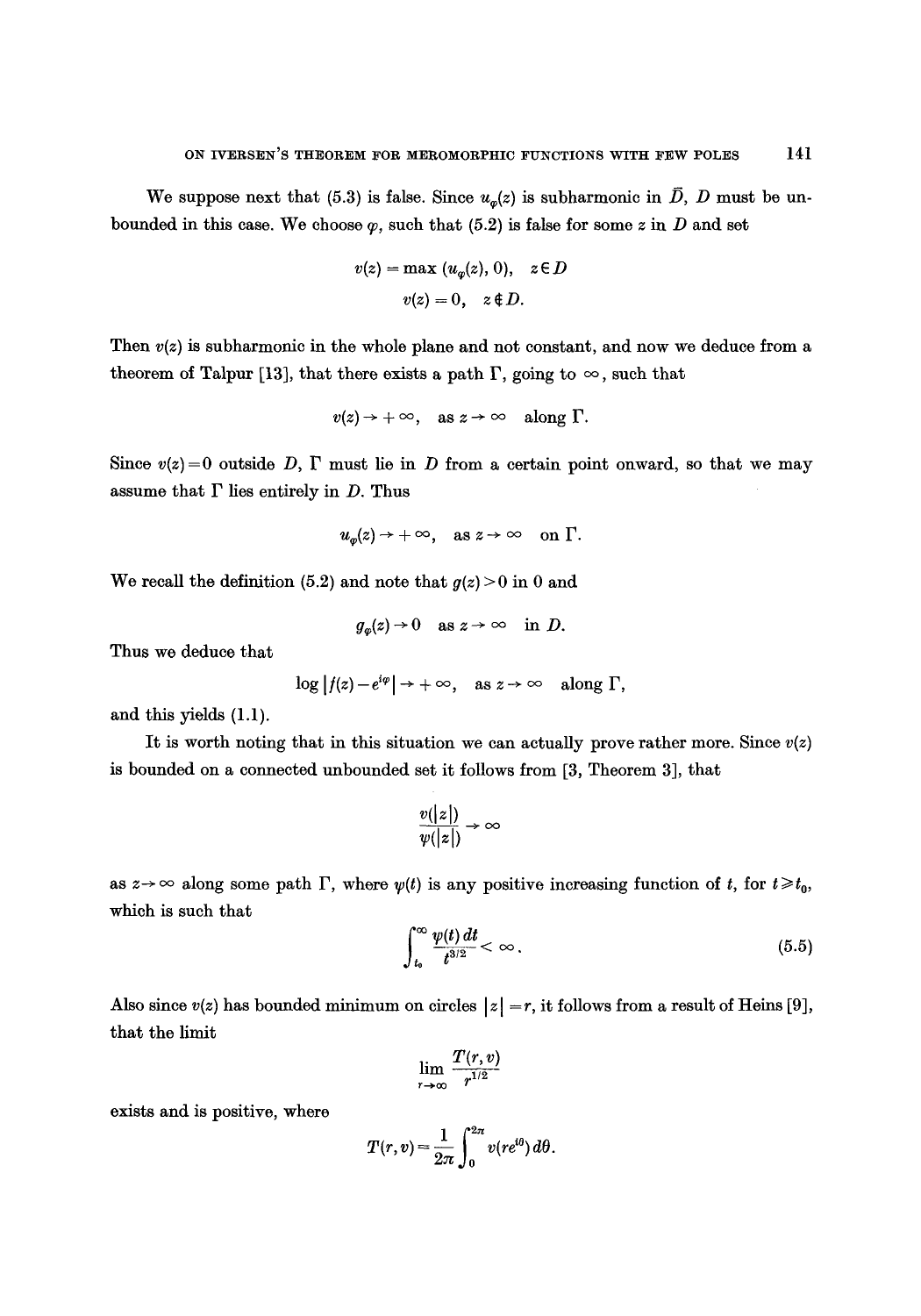## $142$  w.K. HAYMAN

From this we deduce that if  $f(z)$  is meromorphic in the plane, f must have at least order  $\frac{1}{2}$ , mean type. We can sum up by saying that if  $(5.1)$  is false then  $\log^+ f$  must grow at least like  $|z|^{1/2}$  in an average sense and at least like  $\psi(|z|)$  along a path in D, where  $\psi(t)$  is any function satisfying (5.5).

We have proved Theorem 8 with the hypothesis that  $f(0) = \infty$ . If  $f(0) = \infty$ , we apply Theorem 8 to  $f(z_0 + z)$ , where  $z_0$  is small. If for some  $z_0$  (5.1) fails to hold we again deduce (1.1). Otherwise we allow  $z_0$  to tend to zero and then we deduce (5.1) for  $f(z)$ .

#### **5.3. Completion of proof of Theorem 2**

Suppose now that  $f(z)$  is meromorphic in the plane and does not have  $\infty$  as an asymptotic value. Then it follows from Lemma 4, that  $|f(z)| \leq M$  on a path  $\Gamma$  going to  $\infty$  or on the union of a sequence  $\Gamma_n$  of Jordan curves surrounding the origin. Suppose e.g. the former holds and that the path goes from  $z_0$  to  $\infty$ . Then for  $d > |z_0|$  the path meets  $|z| = d$ . Hence there exists an arc of this path joining a point  $z_1 = de^{i\theta}$  to  $\infty$  and lying otherwise in  $|z| > d$ . Thus we may apply Theorem 8 and in particular (5.1) or equivalently (5.4) with any  $d > |z_0|$ , which contradicts (2.4).

Similarly if  $|f(z)| \leq M$  on the sequence  $\Gamma_n$  of Jordan curves surrounding the origin, we obtain (5.4) with  $d = d_n$ , where  $d_n$  is the distance from  $\Gamma_n$  to the origin and this again contradicts (2.4). Thus  $f(z)$  must have  $\infty$  as an asymptotic value and Theorem 2 is proved when  $a = \infty$ . If a is finite we apply the above argument with  $(f(z) - a)^{-1}$  instead of  $f(z)$ .

#### **5.4. Proof of the corollaries of Theorem 2**

We proceed to prove the corollaries of Theorem 2. Suppose then that (2.5) holds and that  $\delta = \delta(a,f) > 1 - K^{-1}$ . Then we have as  $t \to \infty$ 

$$
N(t,a) < (1-\delta + o(1)) \, T(t,f),
$$
  

$$
\frac{r^{1/2}}{2} \int_r^{\infty} \frac{N(t,a) \, dt}{t^{3/2}} < \{1-\delta + o(1)\} \frac{r^{1/2}}{2} \int_r^{\infty} \frac{T(t,f) \, dt}{t^{3/2}} < \{K(1-\delta) + o(1)\} \, T(r,f)
$$

in view of (2.5). Since  $K(1-\delta) < 1$  and  $T(r, f) \to \infty$  with r, we deduce (2.4). This proves Corollary 1.

To prove Corollary 2, it is enough to show that under the hypothesis of Corollary 2, we have  $(2.5)$  with  $K = 1$ . We recall from section 4 that  $(4.1)$  implies  $(4.3)$  and  $(4.5)$  for some finite a and every positive  $\varepsilon$ . Thus, writing  $T(r) = T(r, f)$ , we have

$$
T(t) \leqslant (1+\varepsilon) T(r) \left(\frac{r}{t}\right)^{\varepsilon}, \quad t \geqslant r \geqslant r_0(\varepsilon).
$$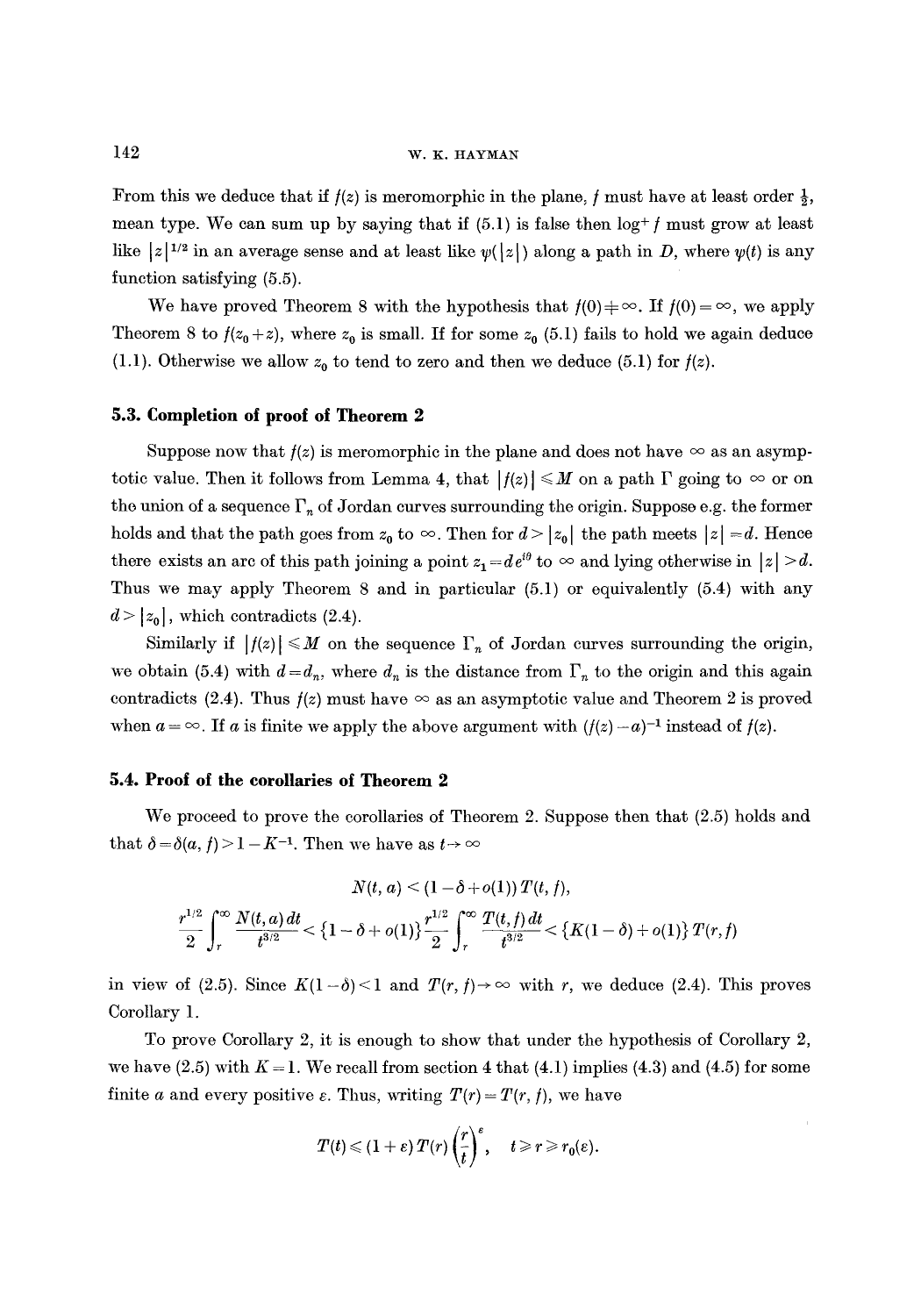This yields for  $r > r_0(\varepsilon)$ 

$$
\int_r^{\infty} \frac{T(t)\,dt}{t^{3/2}} \leqslant \frac{\left(1+\varepsilon\right)T(r)}{r^{\varepsilon}}\int_r^{\infty} \frac{dt}{t^{3/2-\varepsilon}} = \frac{\left(1+\varepsilon\right)T(r)}{\left(\frac{1}{2}-\varepsilon\right)r^{1/2}}.
$$

Thus

$$
\varlimsup_{r\to\infty}\frac{r^{1/2}}{2T(r)}\int_r^\infty\frac{T(t)\,dt}{t^{3/2}}\leqslant\frac{1+\varepsilon}{1-2\varepsilon}.
$$

Since  $\varepsilon$  is any positive number we obtain (2.5) with  $K \leq 1$ , and we deduce from Corollary 1 that any deficient value is asymptotic.

If  $f(z)$  satisfies (1.2) i.e.

$$
\lim_{r\to\infty}\frac{T(r,f)}{(\log r)^2}=A<\infty
$$

we deduce that

$$
n(r,a) \leqslant \frac{1}{\log r} \int_r^{r^2} \frac{n(t,a) dt}{t} \leqslant (4A + o(1)) \log r.
$$

Thus if  $f(z)$  is transcendental, we deduce that for every  $a$  with at most one exception

$$
\frac{N(r,a)}{\log r}\to\infty,
$$

 $\frac{n(r,a)}{N(r,a)} \to 0$ , as  $r \to \infty$ .

and so

Thus in view of Theorem 6, 
$$
f(z)
$$
 satisfies (4.1) and so every deficient value is asymptotic. However the condition (2.4) yields more than this. We have

$$
T(r,f) - \frac{1}{2}r^{1/2} \int_{r}^{\infty} \frac{N(t,a) dt}{t^{3/2}}
$$
  
=  $m(r,a) - \frac{1}{2}r^{1/2} \int_{r}^{\infty} \frac{\{N(t,a) - N(r,a)\} dt}{t^{3/2}} + O(1)$   
=  $m(r,a) - r^{1/2} \int_{r}^{\infty} \frac{n(t,a) dt}{t^{3/2}} + O(1)$   
 $\geq m(r,a) - (4A + o(1)) r^{1/2} \int_{r}^{\infty} \frac{\log t dt}{t^{3/2}}$   
 $\geq m(r,a) - (8A + o(1)) \log r.$ 

Thus the condition (2.4) is satisfied in this case as soon as

$$
\lim_{r\to\infty}\frac{m(r,a)}{\log r}>8A.
$$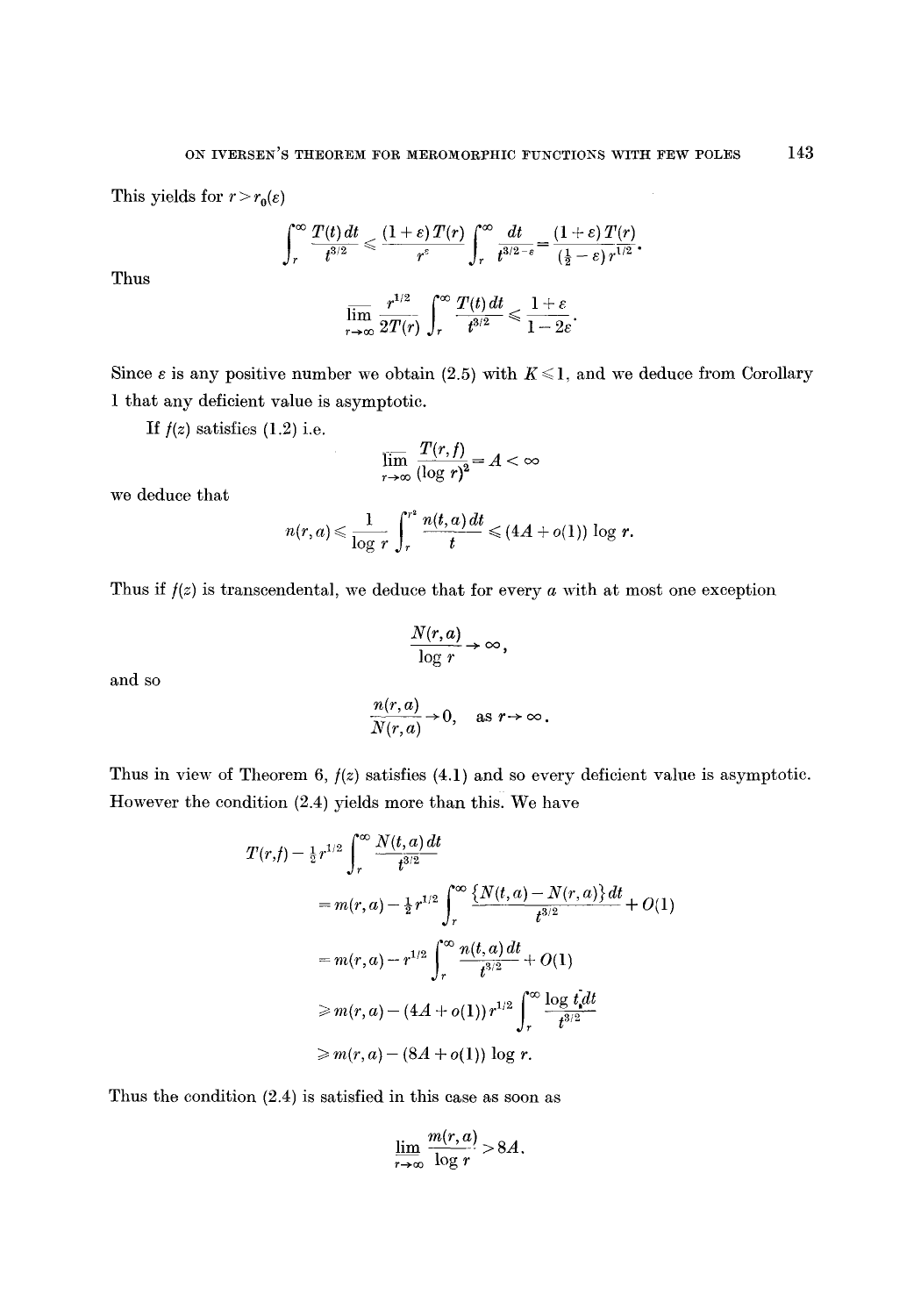If a is deficient we deduce that

$$
\lim_{r\to\infty}\frac{m(r,a)}{T(r,f)}>0,
$$

so that

$$
\frac{m(r,a)}{\log r} = \frac{m(r,a)}{T(r,f)} \cdot \frac{T(r,f)}{\log r} \to \infty, \text{ as } r \to \infty.
$$

We have thus proved Corollary 2 in a somewhat stronger form.

We next prove Corollary 3. We recall (c.f.  $[15]$ ) that  $f(z)$  has very regular growth of order  $\lambda$  if there exist positive constants  $c_1, c_2$  such that

$$
c_1r^{\lambda} < T(r) < c_2r^{\lambda}
$$

for all sufficiently large r, where  $T(r) = T(r, f)$ . This implies

$$
\int_r^{\infty} \frac{T(t)\,dt}{t^{3/2}} < c_2 \int_r^{\infty} \frac{dt}{t^{3/2-\lambda}} = \frac{2c_2}{(1-2\lambda)} r^{\lambda-1/2}.
$$

Thus

$$
\frac{r^{1/2}}{2T(r)}\int_r^{\infty}\frac{T(t)\,dt}{t^{3/2}}<\frac{c_2}{c_1(1-2\lambda)}=K.
$$

Hence in view of Corollary 1,  $a$  is asymptotic if

$$
\delta(a,f) > 1 - K^{-1} = 1 - \frac{c_1(1-2\lambda)}{c_2}.
$$

In particular the conclusion holds if  $\delta(a, f) = 1$ .

The example of Theorem 4 shows that we cannot in this corollary replace  $\delta(a, f) = 1$ by  $\delta(a, f) > 1 - \varepsilon$ , for  $\varepsilon$  independent of  $c_1, c_2$ . If f has perfectly regular growth [15], we may choose the ratio  $c_2/c_1$  as near one as we please. In this case the conclusion holds as soon as

$$
\delta(a, f) > 1 - (1 - 2\lambda) = 2\lambda.
$$

I do not know whether this conclusion is sharp, or whether all deficient values are necessarily asymptotic for this class of functions.

It remains to prove Corollary 4. We suppose that

$$
(1-2\lambda)\lim_{r\to\infty}\frac{T(r,t)}{r^{\lambda}}=c_1,\lim_{r\to\infty}\frac{N(r,a)}{r^{\lambda}}=c_2,
$$

144